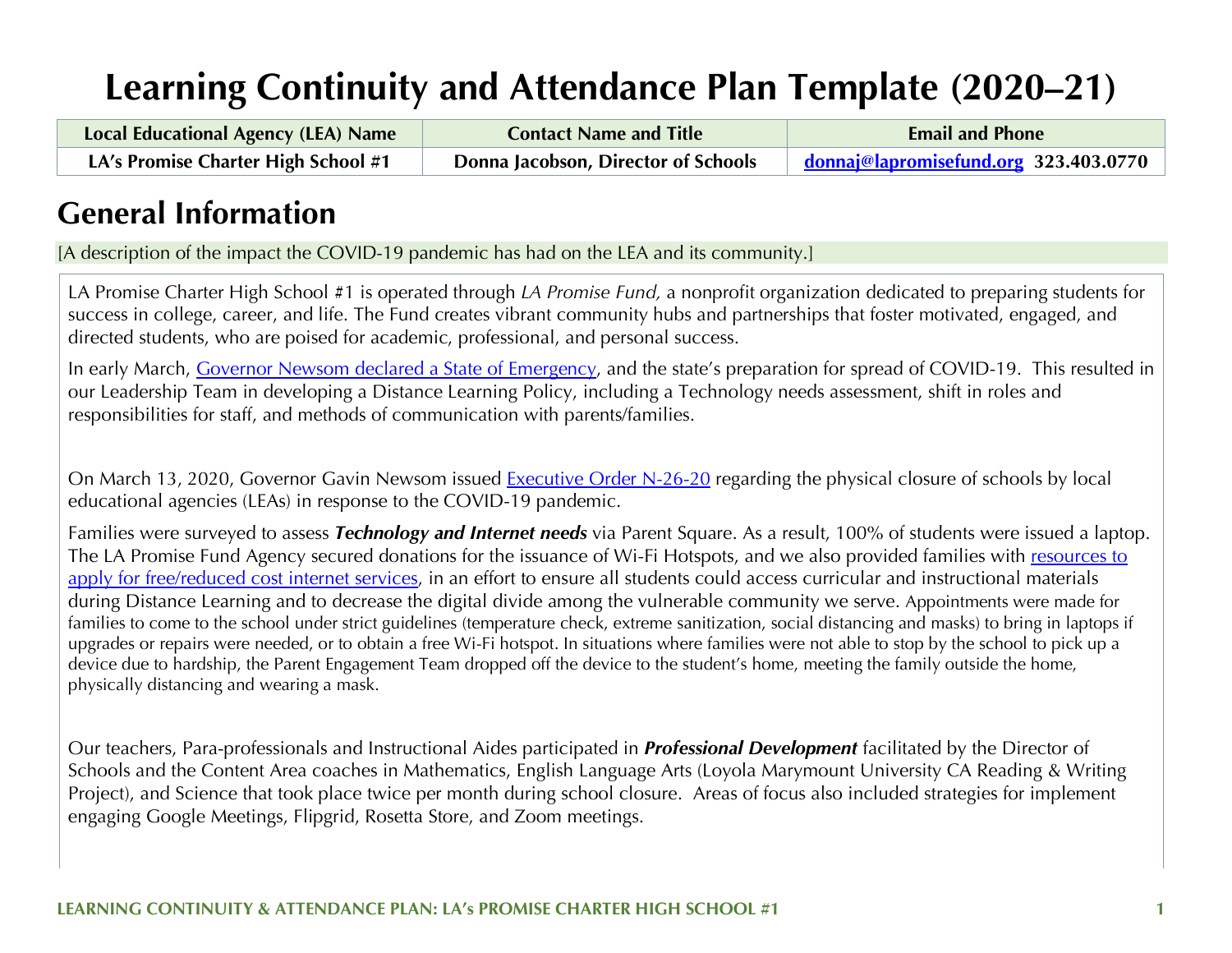**Distance learning** was both asynchronous and synchronous instruction. Students were provided with access to virtual lessons and assignments through Google classroom and work packets, which allowed them to engage during their own time and at their own pace.

Our model prioritized providing students with consistent feedback, connection to the school, and support. The well-being of our students during this time is equally important to their academic progress.

This model is informed by research, best practice, and our own local context. It reflects these uncertain times, including the challenging circumstances faced by our students, staff members, and families. Our school leaders, teachers, and support staff managed both personal and professional responsibilities while ensuring that the social-emotional and academic needs of our students were being met. Our students face the reality of trying to learn with uneven internet access, despite our best efforts to remedy this. Additionally, there were a myriad of increased home demands that included care for siblings and family members, lack of an ideal learning environment. This was compounded by feelings of fear, isolation, and food insecurities.

The Google Classroom Suite and class websites through Weebly were the primary platforms where our teachers facilitated the *distance learning* model. We incorporated a wide range of high-quality online resources to supplement student learning, and encourage every teacher to explore these in order to find the most effective way to support, and meaningfully engage and interact with students.

The *impact of Distance Learning on students* has been isolating, challenging, stressful and some students struggled with time management. As a result, our school shifted to more synchronous instruction and a structured daily format. There has also been an increase in student interaction during Zoom meetings. For *families*, distance learning has created challenges, increased levels of stress and anxiety, including job and food insecurity. Parents have been satisfied with our school's seamless transition to Distance Learning, the resources provided, and ongoing communication and updates to parents. These findings resulted in our Principals hosting parent meetings to address these areas and provide families with increased targeted support services; and check-ins conducted by support staff and teachers on a regular basis. During Distance Learning our school experienced a significant increase in parent participation in parent virtual meetings.

LAPCHS#1 serves the most vulnerable learners, and the impact of COVID has been substantial. Living circumstances have changed for many families, who were unable to pay their rent and had to relocate to live with other family members. Parents employed in the service industry lost jobs. Many recent immigrants and undocumented families were forced to live in the shadows without access to government services. COVID infection rates are high across Los Angeles County, and are most dramatically impacting communities of color.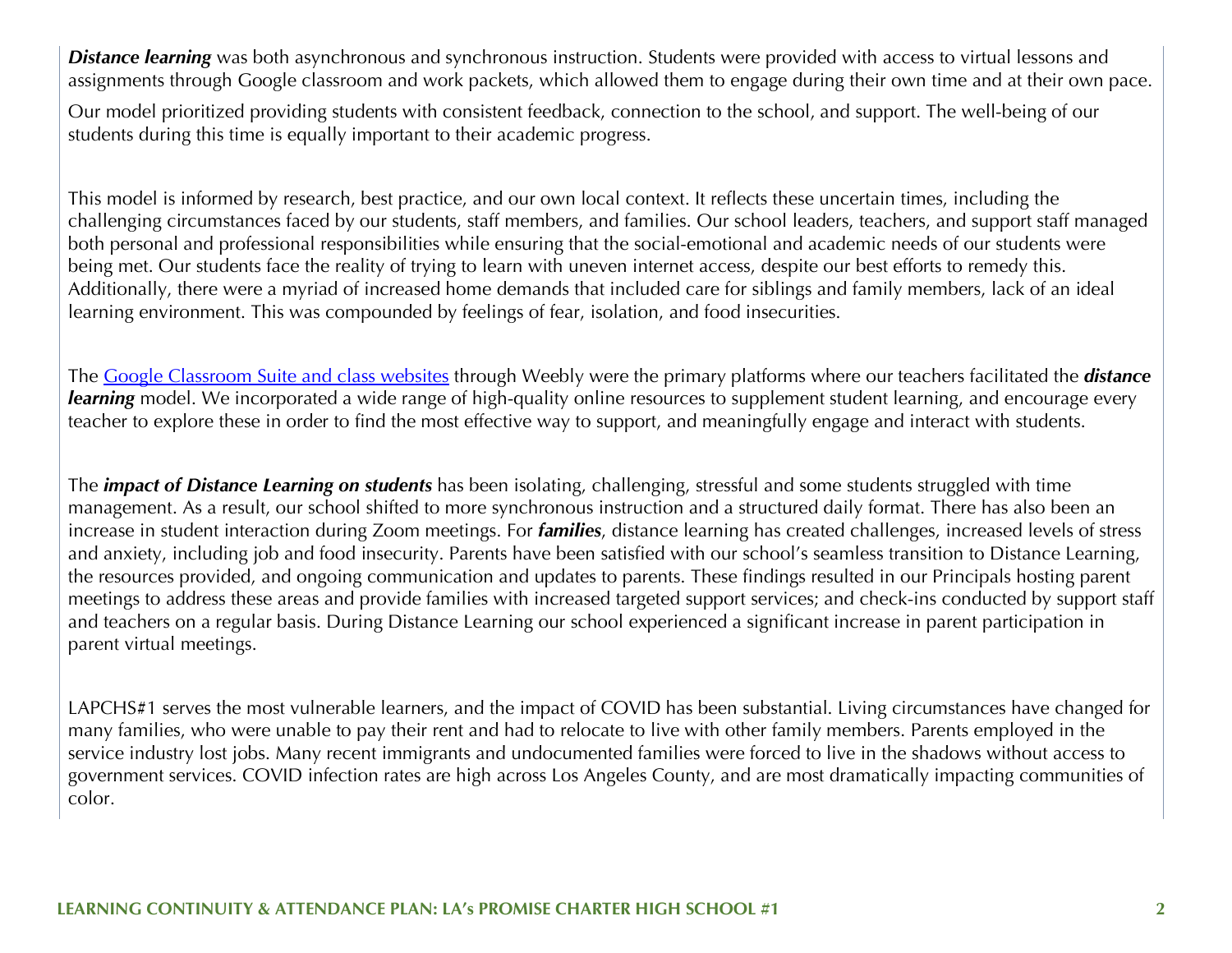At the onset of COVID related closures in March, the school deployed laptops and chargers and acquired free and low cost hotspots. Grab and Go Meals were provided. The school also worked with the parent agency, LA Promise Fund, to provide micro-grants for basic necessity, and the agency also ran a food pantry for families in the community, which charter families also benefited from.

Instructionally, the school needed to adapt quickly to the new reality of distance learning. A policy was developed and implemented in April, and is continually revised to better meet the needs of students. The school provided an additional layer of training through content team coaching and collaboration. Training centered on ways to cognitively engage students remotely. Serving English Learners and special education students was a challenge. All special education services were provided through teleconferencing, including IEP meetings. ELLs received both integrated and designated ELD. The school concentrated efforts on tracking student participation through synchronous zoom lessons, work submission through google classroom, or meeting with teachers in breakout groups during office hours.

The Learning Continuity and Attendance Plan has been informed by various forms of data collection in lieu of standardized assessments; attendance/participation, surveys to gauge stakeholders feedback, and student work submission. Additionally, an evidence-based model for distance learning was developed in June - August 2020, by the instructional leadership team including content coaches. Our school's plan is based on the model from Stanford University's online High School, but tailored to the needs of our community to include scaffolds and embedded social-emotional support. Resources are being used to best meet the needs of our learners and mitigate learning loss.

## **Stakeholder Engagement**

[A description of the efforts made to solicit stakeholder feedback.]

LA's Promise Charter High School #1 has implemented multiple strategies and opportunities for students, families, staff, teachers and governing board to provide input in our school's Learning Continuity & Attendance Plan. This process has been ongoing since the school's transition to distance learning in mid-March. All announcements and documents sent to families via email, U.S. Mail and on our website are translated to Spanish (based on the 15% Language group Data) . They include the following:

- May 2020: Annual school climate and culture survey (Panorama Ed) was administered to families, staff and students.
- April to August: Families were surveyed 3 times to assess the percentage of parents/students who would opt for in-person versus distance learning for Fall 2020. (email, U.S. Mail, and ParentSquare.
- June 2-26: Student Distance Learning and Well-Being/SEL Survey
- June 2-26: Parent Community Needs Survey
- April August: Parent Townhall Community Meetings for outreach and identify student/parent needs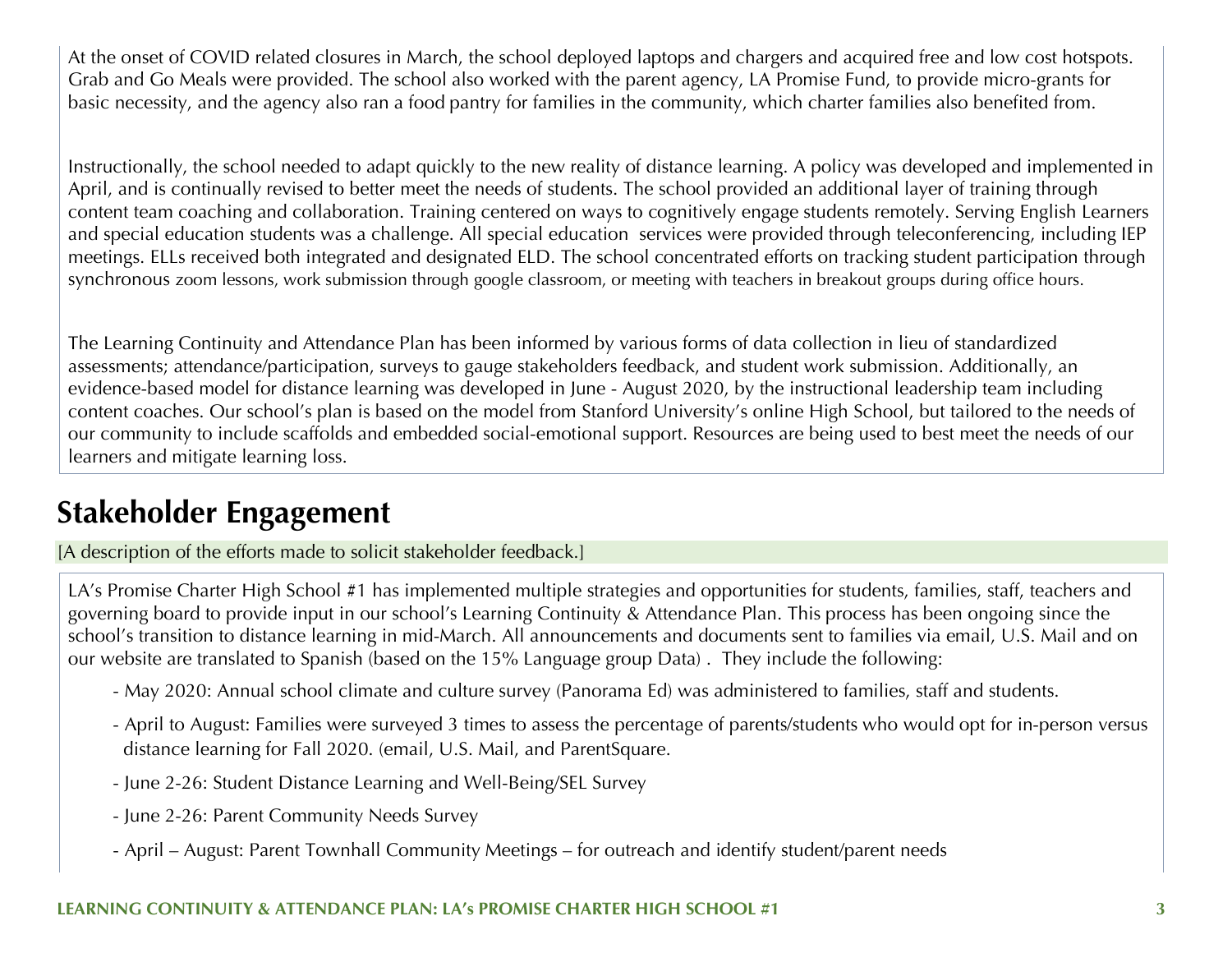- March – August: Governing Board Presentations

To ensure equity of voice for all communities of English Learners, administrators will continue to provide necessary access to all parents/guardians to public meetings and hearings via different platforms, at different times of the day, as requested by parents. Translators are available upon request.

Our stakeholder groups will continue to meet throughout the year with a member of the staff or leadership team to ensure our learning models are enabling success for all our students

Family engagement is at the center of successful distance learning participation. Our school has relied on the zoom platform, and included a call-in (telephone) option; to allow for parents without access to a computer to participate. Based on our most recent parent survey (100% participation), all of our parents have a cell phone, and have identified that Zoom is their platform of preference.

[A description of the options provided for remote participation in public meetings and public hearings.]

The Zoom platform is used for all meetings and hearings with stakeholders, and are provided options for remote participation via a link to the Zoom meeting or calling in by phone. Interpreter services were available to ensure equitable access and a voice for our Spanish speaking families.

LA's Promise Charter High School #1 provided the following options for remote participation in public hearings and accessibility for the development of the Learning Continuity & Attendance Plan:

- Governor's Executive Order N-29-20 allows Governing Board to hold public meetings via teleconferencing and make public meetings accessible telephonically or otherwise electronically to all members of the public.
- The Learning Continuity Plan was uploaded to the school's website at least 72 hours prior to the Public Hearing scheduled for September 10<sup>th</sup>.
- The Learning Continuity Plan was uploaded again at least 72 hours before the scheduled Governing Board meeting (September  $17<sup>th</sup>$ ) to adopt the school's Learning Continuity and Attendance Plan.
- Our school provided stakeholders with the date, time and method to participate in the Public Hearing and the Governing Board Meeting remotely via Zoom; and by telephone.
- Our school provided stakeholders access to the Learning Continuity & Attendance Plan for review and opportunities to provide feedback via email/messaging using ParentSquare.
- 100% of our parents have a ParentSquare account and utilize the messaging system.
- Families were also notified of these dates and the document via ParentSquare; and hard copies of this report were made available at the front office.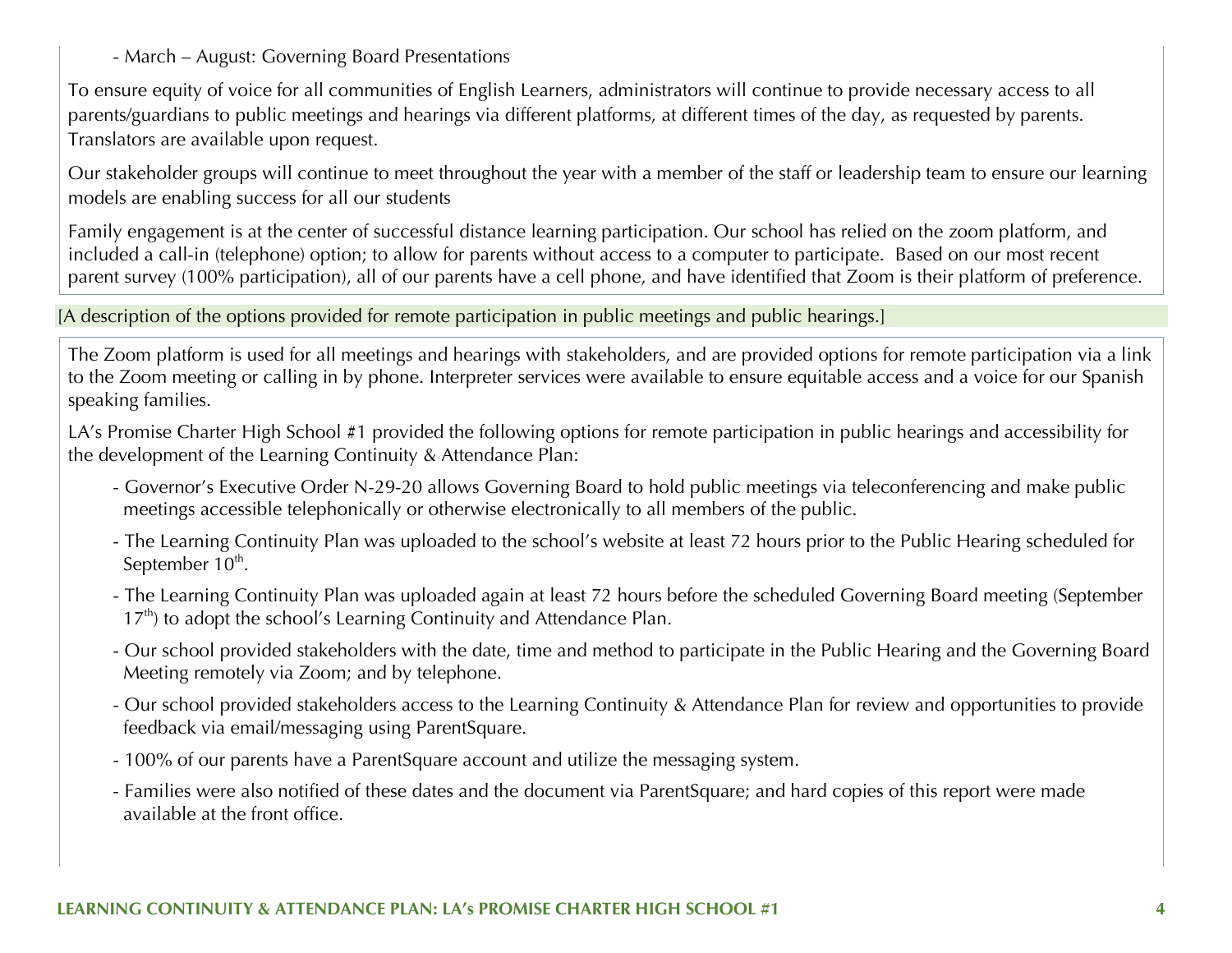**Board Meeting Dates as required in SB98 for the Learning Continuity & Attendance Plan**

**Date of Public Hearing: September 10, 2020**

**Date of Board Adoption: September 17, 2020**

[A summary of the feedback provided by specific stakeholder groups.]

Feedback gathered throughout our transition to distance learning in Spring 2020 which continued to the start of the 2020-21 school year impacted the actions included in this plan.

Parents expressed an overall concern for the safety of their children during the pandemic. Although everyone wants their child in the classroom with their teacher, there was an understanding that during the height of COVID in Los Angeles County, that students were safest under the shelter in place order. Surveys indicated that many families were not ready for students to return for in-person instruction due to concerns over COVID. They would like to learn about strategies to effectively work with their child at home. Another area of concern for parents, they would like to have a better understanding on whether their child is participating in daily synchronous instruction and completing coursework/assignments. In other words, how to monitor and/or receive reports on their child's attendance and progress.

Parents would like to know how to support their child academically, despite not understanding their coursework (i.e. math). Families expressed that at home they have multiple school-aged children in distance learning, combined with multi-generational family members all living in the same household. As a result, parents struggle with maintaining consistency, setting up a place for their children to participate in distance learning, and that is conducive to learning.

Overwhelmingly parents expressed their need for training and support with the use of technology specifically Chromebooks, setting up Wi-fi connectivity; and the various learning platforms and apps their child utilize during the school year. Families are currently struggling with basic needs and are looking at our school and staff for support. Our Latino families are faced with job, food and housing insecurity, while others are working in essential jobs in the service sector, and must choose between risking illness or not receiving a paycheck.

Students expressed they are experiencing anxiety, stress and trauma, since transitioning to distance learning. Other students are feeling socially isolated and would like to receive more synchronous instruction.

Teachers expressed they would like to receive professional development on strategies to support English Learners and Students with Disabilities in a distance learning environment.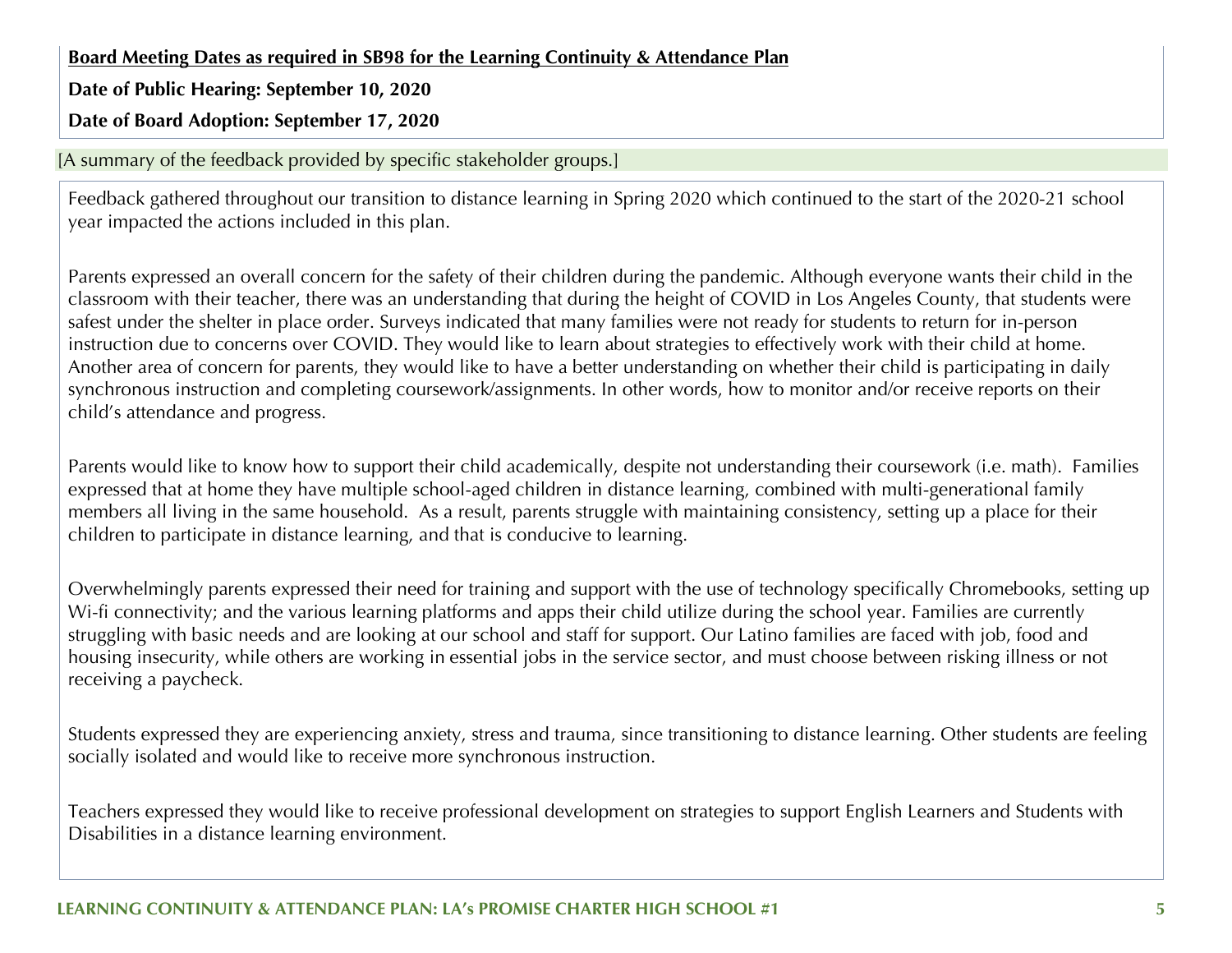[A description of the aspects of the Learning Continuity and Attendance Plan that were influenced by specific stakeholder input.]

Feedback and input gathered from stakeholders since the transition to distance learning was influential in the development of the Learning Continuity and Attendance Plan.

Our *students* will receive daily synchronous instruction and will participate in daily Advisory "Promise Time," that focuses on socialemotional learning.

Our school has designed a series of trainings/workshops specifically for parents/guardians that will be offered virtually, and recorded in both English and Spanish. Topics include:

- Distance Learning Platforms
- What does student participation look like?
- Monitoring your child's attendance and coursework completion

Our school's website has redesigned to provide more streamlined pages that are uniform as requested by parents. Teachers have also designed their course website that are uniform and contain the same information to maintain continuity that is user-friendly for parents and students. In addition, the Parent Engagement Team is also tasked with assisting students and families navigate Google Classroom, and the other technology based learning applications (Screencastify, Pear Deck, Jamboard, etc.). Our IT team also provides virtual tech support for students and families; and on-site tech-support by appointment.

## **Continuity of Learning**

## **In-Person Instructional Offerings**

[A description of the actions the LEA will take to offer classroom-based instruction whenever possible, particularly for students who have experienced significant learning loss due to school closures in the 2019–2020 school year or are at a greater risk of experiencing learning loss due to future school closures.]

Due to the Governor's order issued on July 17, 2020, we have started the school year with distance learning format on August 18<sup>th</sup>. Currently, Los Angeles County is on the State's watchlist due to the high COVID-19 rates. When it is deemed safe to open by the CA Department of Public Health (CDPH) and the Los Angeles Department of Public Health (LADPH).

Los Angeles County Office of Education (LACOE) has provided schools with comprehensive re-opening guidance relating to public health. This plan will be followed with 100% fidelity, and the school will go above and beyond to ensure that the school is completely sanitized and disinfected to make certain that students, staff, and families are safe. The school plans to implement a policy requiring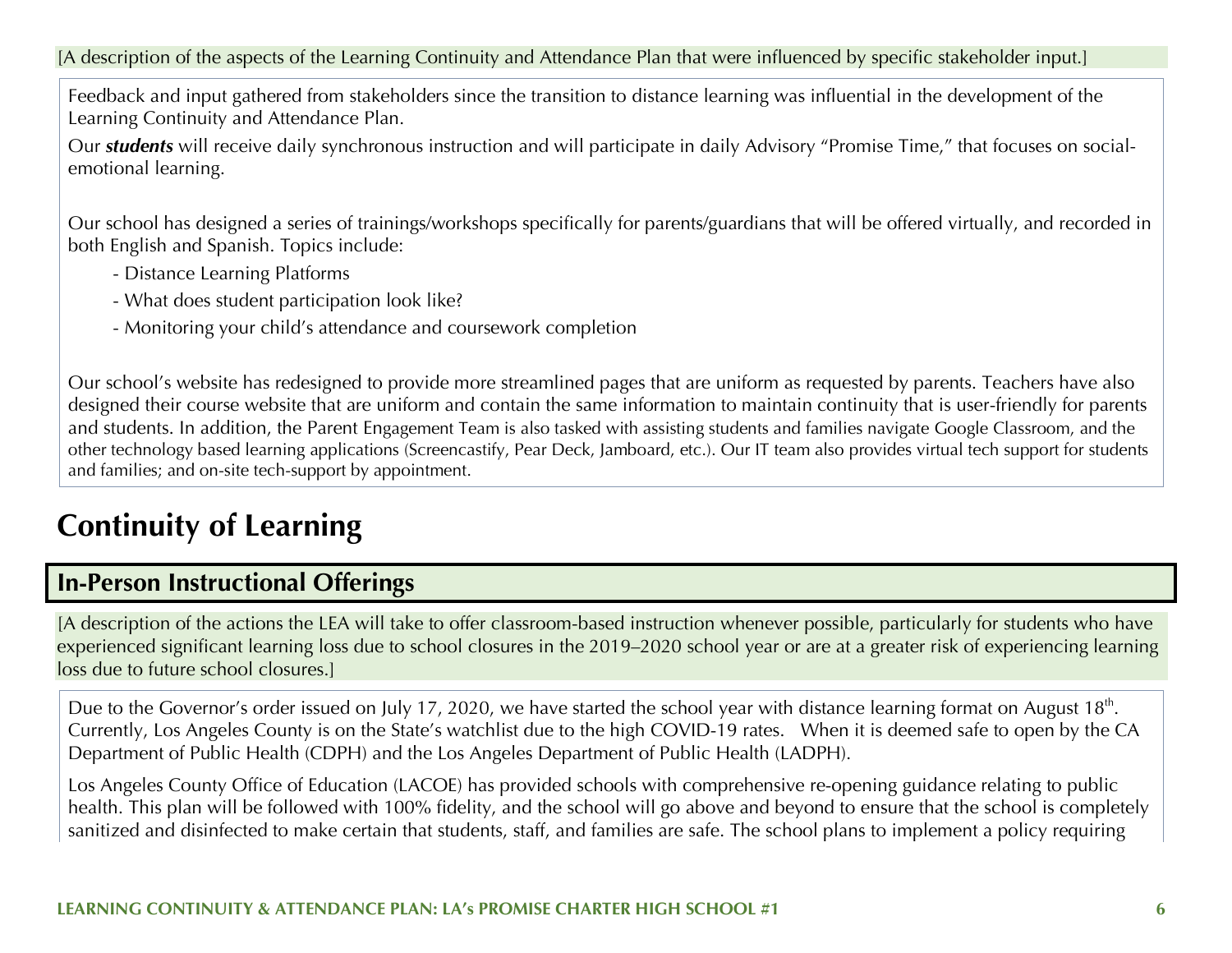that masks be worn by every individual on campus at all times; no exception. We will remain in constant contact with LA County Office of Education and the LA Department of Public Health to keep abreast of all changes and regulations.

We do anticipate having students on-campus for ELPAC testing (Initial and Summative) and Special Education assessments and services, following all CDC guidelines and safety.

"*In-person instruction*" means instruction under the immediate physical supervision and control of a certificated employee of the School while engaged in educational activities required of the student.

The in-person instructional schedule includes daily instruction that exceeds 240 instructional minutes as noted in the daily instructional schedule below. Students will be monitored for academic progress. Lessons will be differentiated, and coursework/assigned and formative assessments will be used to measure students' progress. All special education accommodations will be provided as determined by the student's IEP. English Learners will be provided with synchronous designated ELD and integrated ELD. To continue to develop English learner language skills, teachers will provide daily comprehensive English Language Development. Designated English Language Development "first teaching" will be provided through synchronous instruction via small groups differentiated by proficiency level.

| <b>Monday</b>       | <b>Minutes</b> | Tuesday             | <b>Minutes</b> | Wednesday                       | <b>Minutes</b> | <b>Thursday</b>     | <b>Minutes</b> | Friday              | <b>Minutes</b> |
|---------------------|----------------|---------------------|----------------|---------------------------------|----------------|---------------------|----------------|---------------------|----------------|
| <b>Promise Time</b> |                | <b>Promise Time</b> |                | Period 1                        |                | <b>Promise Time</b> |                | <b>Promise Time</b> |                |
| $8:00 - 8:52$       | 52             | $8:00 - 8:52$       | 52             | $8:00 - 8:47$                   | 47             | $8:00 - 8:52$       | 52             | $8:00 - 8:52$       | 52             |
| Period 1            |                | <b>Period 2</b>     |                | <b>Period 2</b>                 |                | Period 1            |                | <b>Period 2</b>     |                |
| 8:55-10:27          | 92             | 8:55-10:27          | 92             | 8:50-9:37                       | 47             | 8:55-10:27          | 92             | 8:55-10:27          | 92             |
| <b>Nutrition</b>    |                | <b>Nutrition</b>    |                | <b>Nutrition</b>                |                | <b>Nutrition</b>    |                | <b>Nutrition</b>    |                |
| 10:27-10:42         | 15             | 10:27-10:42         | 15             | $9:37-9:47$                     | 10             | 10:27-10:42         | 15             | 10:27-10:42         | 15             |
| Period 3            |                | Period 4            |                | <b>Period 3</b>                 |                | Period 3            |                | Period 4            |                |
| 10:45-12:17         | 92             | 10:45-12:17         | 92             | 9:50-10:37                      | 47             | 10:45-12:17         | 92             | 10:45-12:17         | 92             |
| Lunch               |                | Lunch               |                | Period 4                        |                | Lunch               |                | Lunch               |                |
| $12:17 - 12:52$     | 35             | $12:17 - 12:52$     | 35             | 10:40-11:27                     | 47             | $12:17 - 12:52$     | 35             | $12:17 - 12:52$     | 35             |
| <b>Power Hour</b>   |                | <b>Power Hour</b>   |                | Lunch                           |                | <b>Power Hour</b>   |                | <b>Power Hour</b>   |                |
| $12:55 - 1:55$      | 60             | $12:55 - 1:55$      | 60             | 11:27-11:57                     | 30             | $12:55 - 1:55$      | 60             | $12:55 - 1:55$      | 60             |
| Period 5            |                | Period 6            |                | Period 5                        |                | Period 5            |                | Period 6            |                |
| $1:58-3:30$         | 92             | $1:58-3:30$         | 92             | 12:00-12:47                     | 47             | $1:58-3:30$         | 92             | $1:58-3:30$         | 92             |
| <b>TOTAL</b>        | 388            | <b>TOTAL</b>        | 388            | Period 6                        |                | <b>TOTAL</b>        | 388            | <b>TOTAL</b>        | 388            |
|                     |                |                     |                | 12:50-1:37                      | 47             |                     |                |                     |                |
|                     |                |                     |                | <b>Professional Development</b> |                |                     |                |                     |                |
|                     |                |                     |                | $1:45-3:45$                     | 120            |                     |                |                     |                |
|                     |                |                     |                | <b>TOTAL</b>                    | 282            |                     |                |                     |                |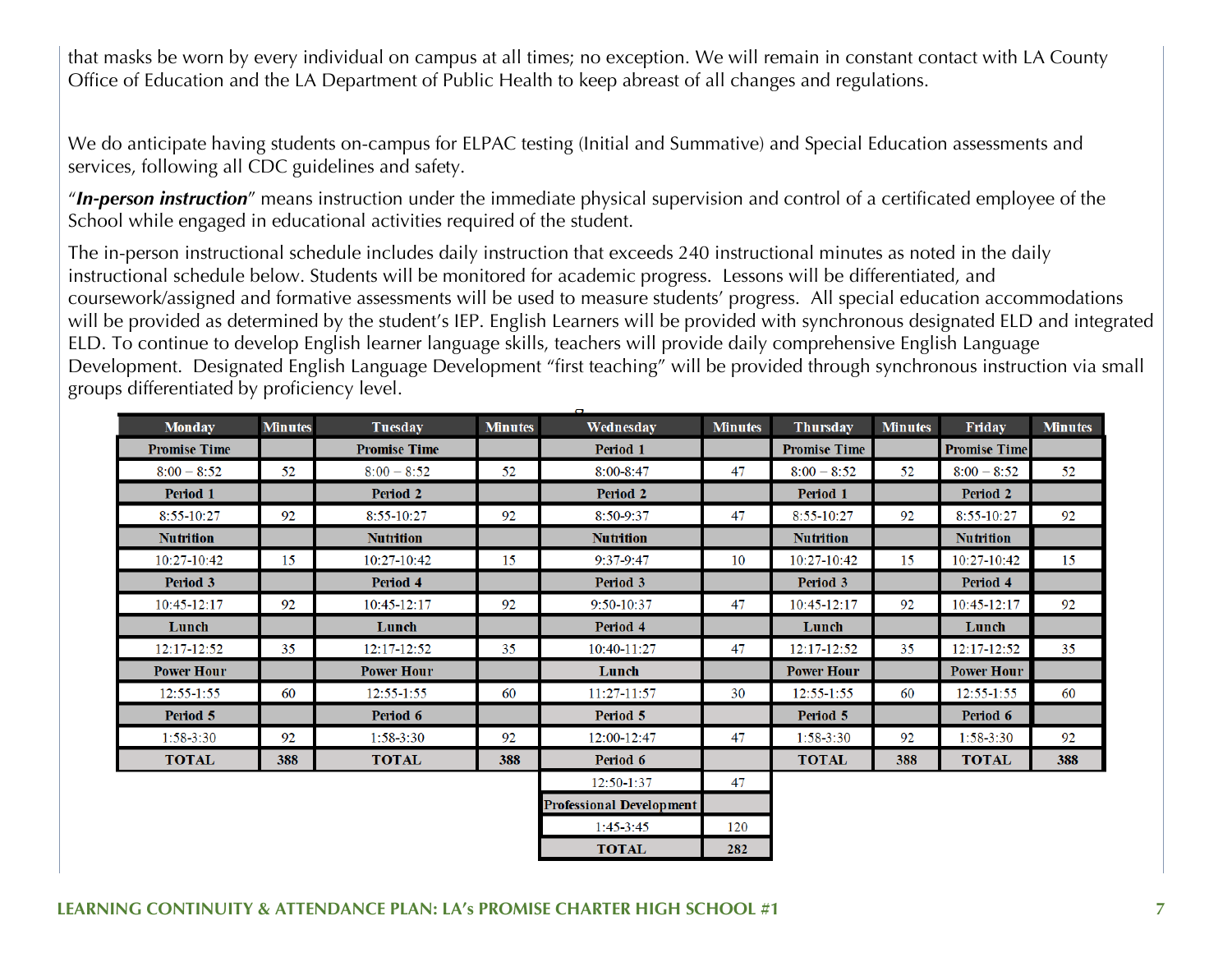Once students are able to safely return for in-person instruction, we will implement a hybrid model using the flipped classroom approach. Surveys will be administered, and distance learning will be provided for students who opt for distance learning only. Students who return for in-person instruction will also be placed in a cohort, and will attend school two days a week. While not at school, students will work asynchronously. They will have full access to teachers and support staff members. As determined by data, students who need more intensive intervention will be provided with support from instructional aides during their time at home. All students will have access to pre-recorded portions of the lesson. Students will receive explicit direct instruction, and be introduced to new material, guided instruction, feedback and modeling. At home during the synchronous lessons, students will apply the learning, practice, and complete assignments and projects. Focus areas include peer-to-peer discourse and Claim, Evidence, and Reasoning (CER).

For the 2020-21 school year, we have developed a *cycle of online assessments* to determine student academic levels which will serve as a baseline; identification for intervention, differentiation and additional support in order to accelerate student learning. The diagnostic, interim, and internal benchmark assessments are focused on ELA, Math and ELD which will guide instructional and curricular planning.

- NWEA MAP Assessments: Reading, Language & Math 3 times/year
- Achieve 3000 Reading Lexile levels: 3 times/year
- Formative Assessments: exit slips will be administered daily for all subjects
- Summative Assessments

### **HEALTH & SAFETY – PPE**

LAPCHS has adopted a phased reopening plan for the 2020-21 school year. Once it is safe to do so, in-person instruction will resume in alignment with guidance and direction from CDC, CA Department of Public Health, and LA County Health Department. These guidelines include:

- Upon return to school for in-person instruction through a hybrid model, students will be grouped in cohorts of no more than15 students. Student cohorts will travel together to reduce interaction between larger groups of students. At the high school level, course offerings can be offered through APEX or other approved on-line curriculum, for advancement, college credit, or credit recovery towards graduation.
- Surveys are administered to provide students/families with the option of in-person instruction through a hybrid model, or 100% distance learning. Families will be given flexibility in changing their child's placement.
- Certificated staff will offer in-person instruction with strict adherence to all safety protocols. Staff will be provided with the on site procedures. Provisions will be made for staff who are unable to return due to being in a vulnerable category, as identified by the CDC.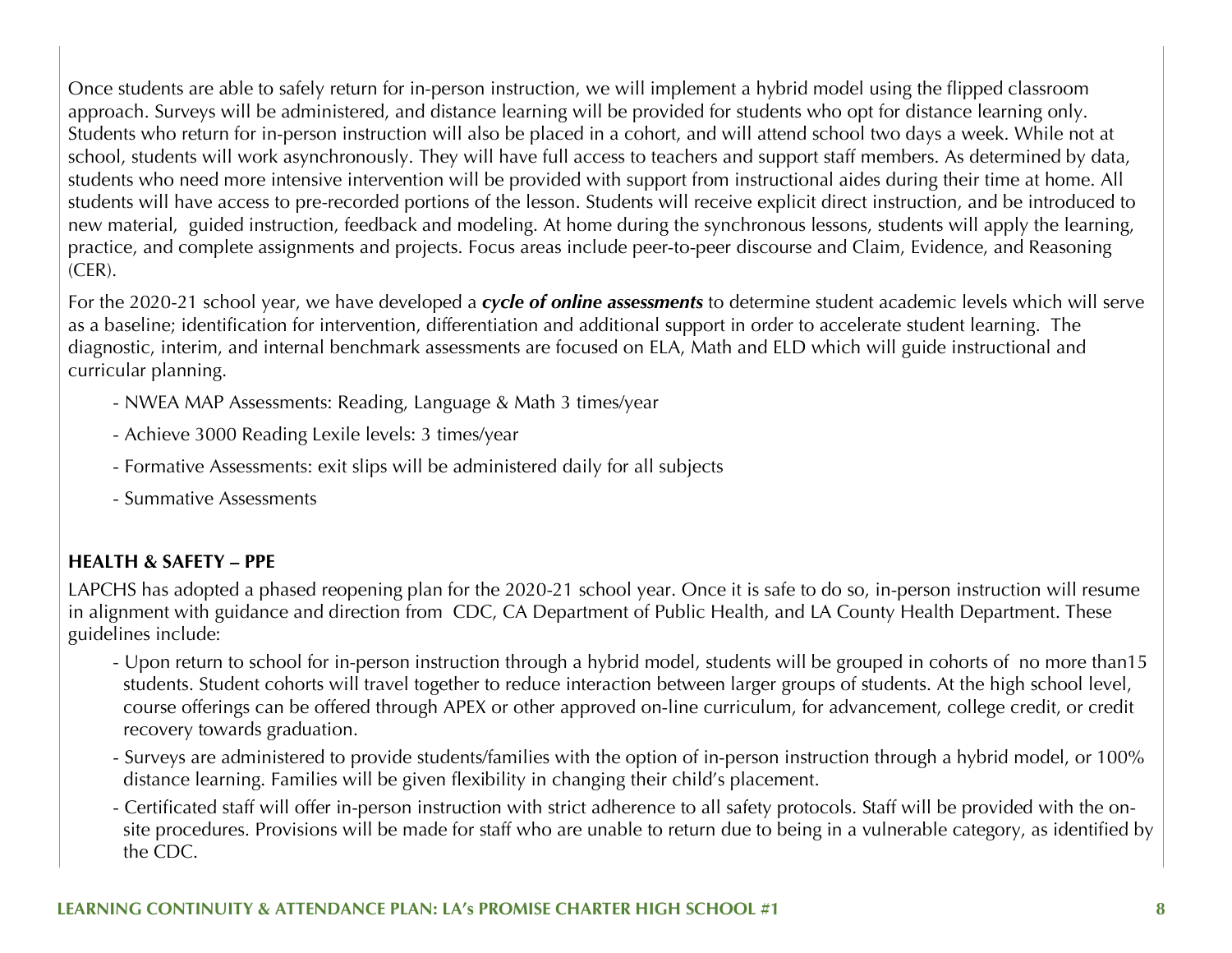- Students who return for in-person instruction through a hybrid model will learn through in-person instruction on the physical campus 2 days per week with their assigned cohorts, and will learn from home through a flipped classroom model and asynchronous learning for the remainder of the week.
	- Students with Disabilities (SWD) English Learners, and those in need of intensive intervention, may attend school 3 days per week for one-on-one learning, instruction, and/or assessment support.

In order to ensure safety of all students and staff consistent with public health guidance, our school will take the following steps:

- Daily temperature screening at the school entrance
- Masks are required for all staff and students when on campus. Our school will provide masks to those who need them. A consideration may be made for students with disabilities or other health impairment.
- Students and staff with underlying health conditions that may be further impaired by the use of a cloth mask will be provided a face shield. Face shields should be worn with an appropriate seal - a cloth extending from the bottom edge of the shield tucked into the shirt or collar. Our school will attempt to make reasonable accommodations for students and staff who are unable to wear masks. Reasonable accommodations may include use of face shields, increased use of virtual learning, etc.
- Entrance and Departure:
	- For arrival to Campus provisions will be made to limit the number of individuals entering the campus at one time. When entering, all individuals must remain 6-feet apart.
	- Upon arriving at their classroom, students should "wash in" with hand-sanitizing stations prior to entering the classroom. Once in the classroom, students should proceed directly to their desks. Students will remain in this classroom throughout the day, with teachers moving from class to class. One exception for this will be to accommodate the use of "lab classes." Lab classes include classes with materials, equipment, and safety procedures that are specific to the content being taught. Students will move as a cohort to these classrooms. Students should "wash out" any time they leave their assigned classroom.
	- For departure from Campus, students will be dismissed from their classrooms at a staggered times, in order to prevent congregation in exits, drop-off areas, and waiting areas. These staggered times will be determined by the school's leadership and communicated to parents and students upon physical return to school. Students must continue to wear masks and practice social distancing while waiting to be picked up, walking to cars, home, or bus stop.
- Within each building, hallways and stairwells should be designated as unidirectional whenever possible.

In addition, the following measures will also be taken:

- As a result of transition of the COVID-19 virus possibly on hard surfaces including phones, and countertops, keeping phones out of the restroom may play an important role in reducing the possibility of infection. Students will need to leave their phones and/or personal electronic devices in the classroom when using the bathroom.
- Students should always wash/sanitize their hands as they re-enter the classroom, even if they did so upon leaving the bathroom.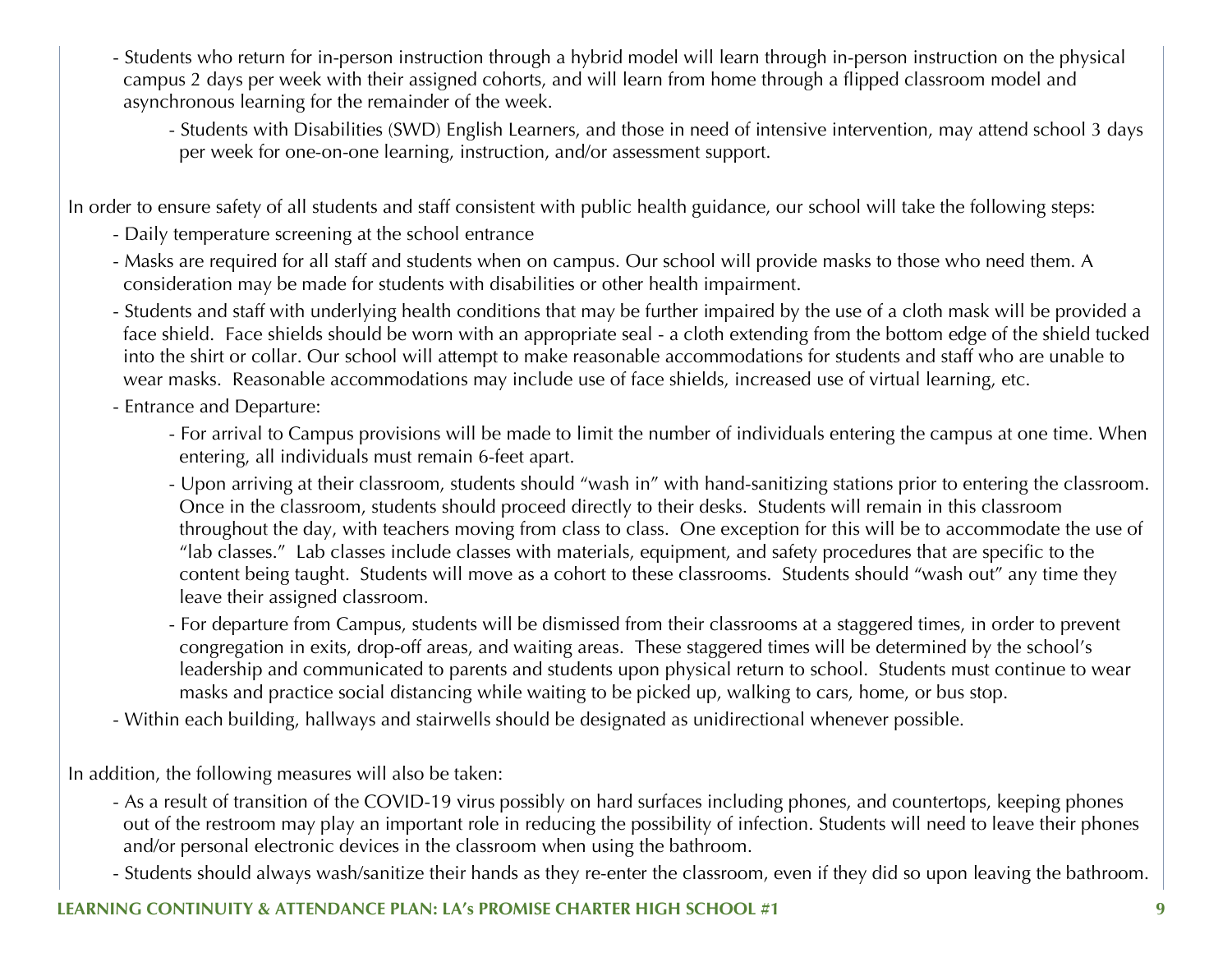- Meal Service (Breakfast in the Classroom, nutrition, and Lunch) will take place by classroom on a staggered schedule. Students will remain with cohorts in the classroom or other sanitized areas. Students will need to remain in their classrooms or other areas while they eat lunch. Under no circumstances should students share food or eat within 6 feet of each other. Students who wish to use the bathroom during this time will need to adhere to the agreed-to protocol established above. Students are expressly prohibited from having food delivered from food delivery services such as DoorDash, Uber Eats, Grubhub, etc.
- Contact sports are currently suspended until further notice. Students may engage in fitness and non-contact physical activities.

Visitors - Per CDC guidelines, no non-essential personnel will be permitted on campus. Visitors - observers, service providers, contractors, etc. - will be limited to those whose physical presence on Campus is essential. "Essential" may include contracted employees who are required to provide a service for students. Guest speakers in individual classrooms are not regarded as "essential" in regard to being physically present on campus. Teachers or support staff in need of guest speakers should plan to have these guests use video conferencing or other remote technology in order to facilitate their virtual visit. All visitors must check in with the main office. Check in procedure is the same for all visitors: temperature check, and hand washing/sanitizing in and out. Per the school's mask policy, all visitors are required to wear a mask or face shield while on Campus.

|  | <b>Actions Related to In-Person Instructional Offerings</b> |  |
|--|-------------------------------------------------------------|--|
|--|-------------------------------------------------------------|--|

| <b>Description</b>                                                                            |                         | Total Funds   Contributing |
|-----------------------------------------------------------------------------------------------|-------------------------|----------------------------|
| <b>Principal and Teachers</b>                                                                 | $\frac{1}{2}$ 1,560,976 |                            |
| PPE equipment, supplies, partitions, janitorial supplies and services as a result of COVID-19 | $\frac{1}{6}64,043$     |                            |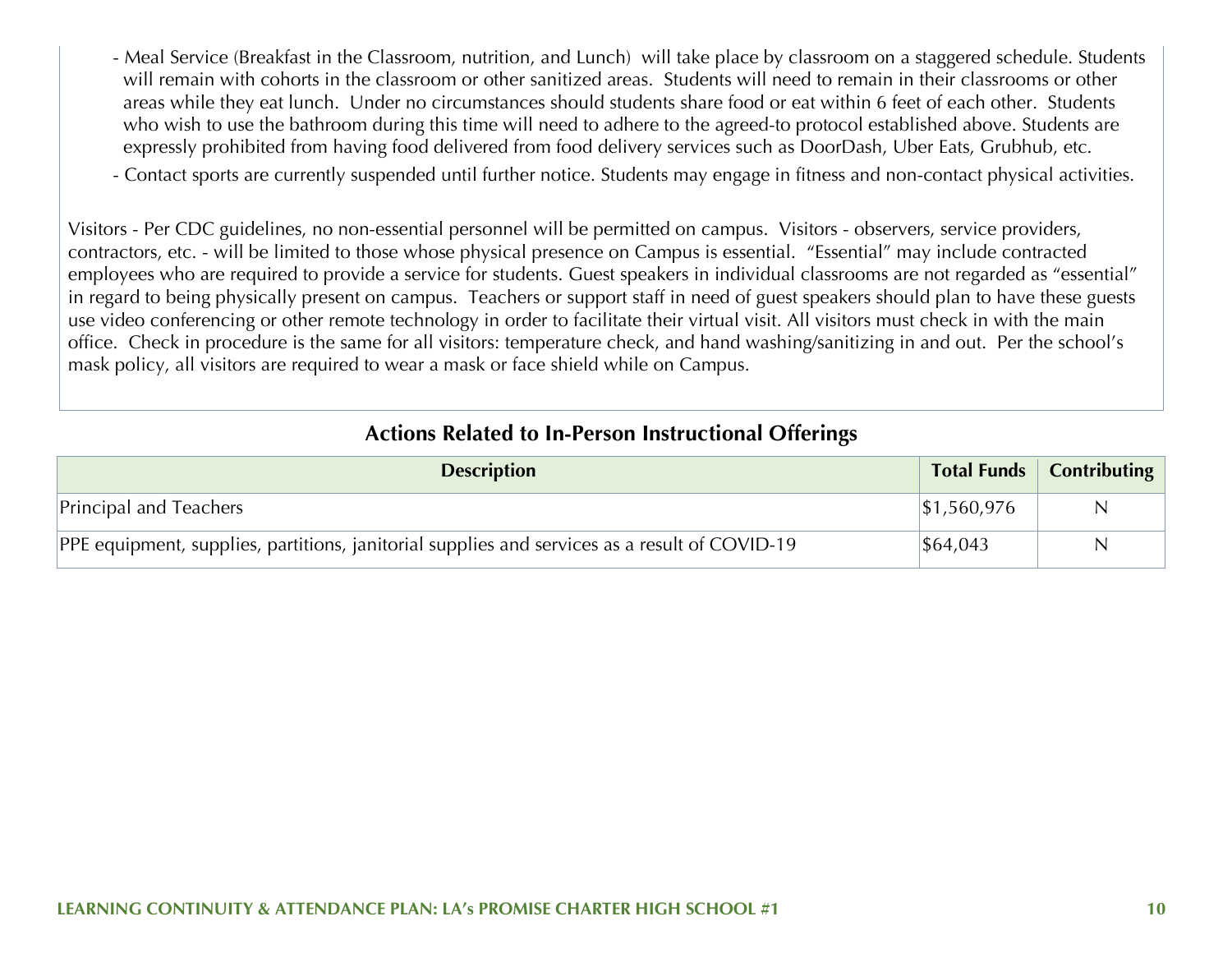## **Distance Learning Program**

### **Continuity of Instruction**

[A description of how the LEA will provide continuity of instruction during the school year to ensure pupils have access to a full curriculum of substantially similar quality regardless of the method of delivery, including the LEA's plan for curriculum and instructional resources that will ensure instructional continuity for pupils if a transition between in-person instruction and distance learning is necessary.]

"Distance learning" means instruction in which the student and instructor are in different locations and students are under the general supervision of a certificated employee of LAPCHS. Distance learning may include, but is not limited to, all of the following:

- Interaction, instruction, and check-ins between teachers and students through the use of a computer or communications technology.
- Video or audio instruction in which the primary mode of communication between the student and certificated employee is online interaction, instructional television, video, telecourses, or other instruction that relies on computer or communications technology.
- The use of print materials incorporating assignments that are the subject of written or oral feedback.

LAPCHS's model for distance learning is based on a balance of synchronous and *asynchronous* learning in order to meet the required instructional minutes. LAPCHS provides learners with access to virtual lessons and assignments through google classroom and work packets if needed, and allows learners to engage with teachers and peers during scheduled synchronous class periods, and asynchronous time when students can work at their own pace with support as needed. Our model prioritizes providing students with consistent feedback, connection to the school, and support. The well-being of our learners during this time is equally important to their academic progress. Our purpose is to provide the highest level of student acquisition of learning by building strong relationships with students, parents, teachers, and site administration (our community) for clear and consistent communication and our community envelopment around the common goal of student mental, emotional, and physical well-being during distance learning.

This model is informed by research, best practice, and our own local context. It reflects these uncertain times, including the challenging circumstances faced by our students, staff members, and families. Our school leaders, teachers, and support staff juggle personal and professional responsibilities while ensuring that the social-emotional and academic needs of students are being met. Our students face the reality of trying to learn with uneven internet access, despite our best efforts to remedy this. Additionally, there are a myriad of increased home demands that include care for siblings and family members, lack of an ideal learning environment. This is compounded by feelings of fear, isolation, and food insecurities.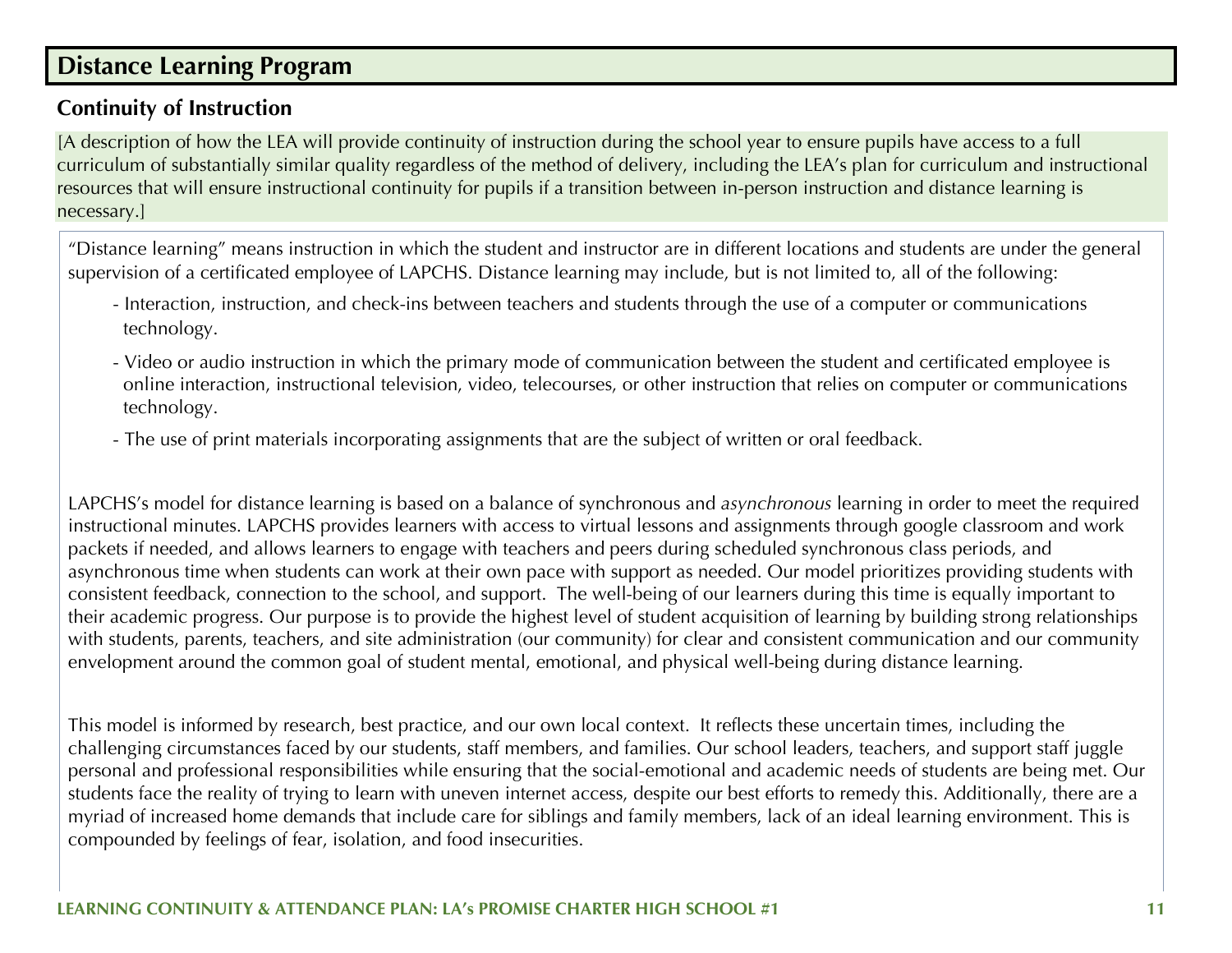The school day starts at 8am Tuesday – Friday (exception Mondays at 9:45am) and ends at 3:30pm daily. All students will participate in daily Power Hour and/or Advisory and daily synchronous and asynchronous instruction will exceed SB98 daily instructional minute requirement of 240.

| 2020 -2021 Distance Leafhing Bell Schedule |                |                   |                |                                     |                |                   |                |                 |                |
|--------------------------------------------|----------------|-------------------|----------------|-------------------------------------|----------------|-------------------|----------------|-----------------|----------------|
| <b>Monday</b>                              |                | <b>Tuesday</b>    |                | Wednesday                           |                | <b>Thursday</b>   |                | <b>Friday</b>   |                |
| <b>Advisory</b>                            | <b>Minutes</b> |                   | <b>Minutes</b> | <b>Power Hour</b><br>(Asynchronous) | <b>Minutes</b> |                   | <b>Minutes</b> |                 | <b>Minutes</b> |
| $9:45 - 10:00$                             | 15             |                   |                | $8:00 - 10:00$                      | 120            |                   |                |                 |                |
| <b>Period 1</b>                            |                | <b>Period 2</b>   |                | <b>Advisory</b><br>(Asynchronous)   |                | <b>Period 1</b>   |                | <b>Period 2</b> |                |
| $10:05 - 11:20$                            | 75             | $10:05 - 11:20$   | 75             | $10:05 - 11:20$                     | 75             | $10:05 - 11:20$   | 75             | $10:05 - 11:20$ | 75             |
| <b>Advisory</b>                            |                | <b>Power Hour</b> |                | <b>Advisory 2</b>                   |                | <b>Power Hour</b> |                | <b>Advisory</b> |                |
| $11:25 - 12:15$                            | 50             | $11:25 - 12:15$   | 50             | $11:25 - 12:40$                     | 75             | $11:25 - 12:15$   | 50             | $11:25 - 12:15$ | 50             |
| Lunch                                      |                | Lunch             |                |                                     |                | Lunch             |                | Lunch           |                |
| $12:15 - 12:50$                            |                | $12:15 - 12:50$   |                |                                     |                | $12:15 - 12:50$   |                | $12:15 - 12:50$ |                |
| <b>Period 3</b>                            |                | <b>Period 4</b>   |                | <b>Teacher PD</b>                   |                | <b>Period 3</b>   |                | <b>Period 4</b> |                |
| $12:55 - 2:10$                             | 75             | $12:55 - 2:10$    | 75             | $1:45 - 3:45$                       |                | $12:55 - 2:10$    | 75             | $12:55 - 2:10$  | 75             |
| <b>Period 5</b>                            |                | Period 6          |                |                                     |                | <b>Period 5</b>   |                | <b>Period 6</b> |                |
| $2:15 - 3:30$                              | 75             | $2:15 - 3:30$     | 75             |                                     |                | $2:15 - 3:30$     | 75             | $2:15 - 3:30$   | 75             |
| <b>Total</b>                               | 290            | <b>Total</b>      | 275            | <b>Total</b>                        | 270            | <b>Total</b>      | 275            | <b>Total</b>    | 275            |

## 2020 2021 Distance Learning Pell Schedule

All distance learning content shall be aligned to grade level standards and at the same level of quality and intellectual challenge substantially equivalent to in-person instruction.

LAPCHS has developed a systematic, uniform tools to deliver instruction through the Google classroom suite. This includes foundational and educational systems to ensure for uniform, quality distance learning instruction. We utilize a uniform landing page, unit and lesson planning templates, and integration of virtual tools including Screencastify, Jamboard, Flipgrid, and online curriculum.

LAPCHS has adopted a distance learning schedule to account for the required 240 daily minutes. Daily attendance is taken, and student progress is monitored through participation logs. The school day starts at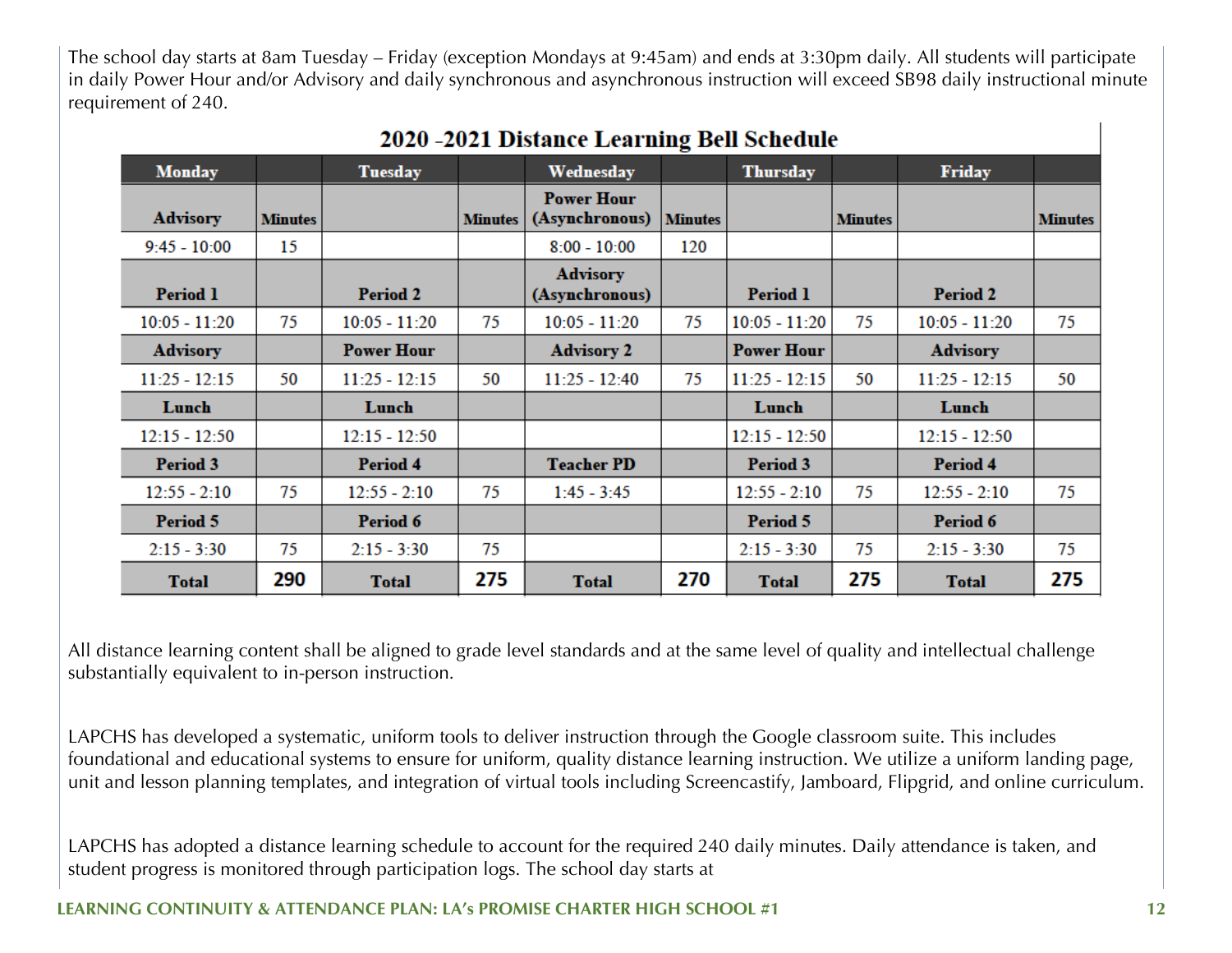There is a consistent daily schedule that includes the mandated instructional minutes, including synchronous lessons and asynchronous. The high school schedule that is consistent for all grade levels. Students will be required to log in on time for synchronous lessons. Attendance is taken through Power School within the first 10 minutes of the period. Participation is also monitored through logs as required by the state. During daily live synchronous lessons through zoom, students will engage through the use of platforms including jamboard, Pear Deck, and screencastify. These tools help students record, share, and interact with peers to promote discourse and use of academic language. Teachers use breakout rooms to group students and scaffold. We are training teachers to rely less on lecture and facilitate learning as students articulate verbally, write, and apply learning through interactive projects.

LAPCHS will utilize the Google Classroom Suite as the Learning Management System (LMS). In order to promote consistent practice, teachers will implement consistent templates within a streamlined landing page. This allows students and families to access the learning with ease. The Google Classroom Suite and class websites accessed through the landing page are the primary platforms where LAPCHS teachers facilitate the distance learning model. We are incorporating a wide range of high-quality online resources to supplement student learning, and encourage every teacher to explore these in order to find the most effective way to support, and meaningfully engage and interact with students.

The following is a list of core curriculum that will be used during distance learning:

- TCI History
- Engage NY for ELA and novels
- CPM Math
- Cengage ELD
- Apex Spanish & APEX Credit Recovery
- UNIQUE Curriculum for Moderate to Severe SWD

### **ENGLISH LEARNERS**

The following services that will be provided to support English Learners during distance learning that varies by proficiency level. LAPCHS will use the California ELD Roadmap that establishes the framework for both designated and integrated English Language Development (ELD). To continue to develop English learner language skills, teachers will provide daily comprehensive English Language Development. Designated English Language Development "first teaching" will be provided through synchronous instruction via small groups differentiated by proficiency level. Asynchronous instruction will be in support of such instruction.

Teachers will continue to implement the Content Area Language and Literacy (CALL) Strategies gained through Professional Learning through the CA Reading and Literature Project (CRLP) with Loyola Marymount University. These strategies embed integrated ELD through content areas.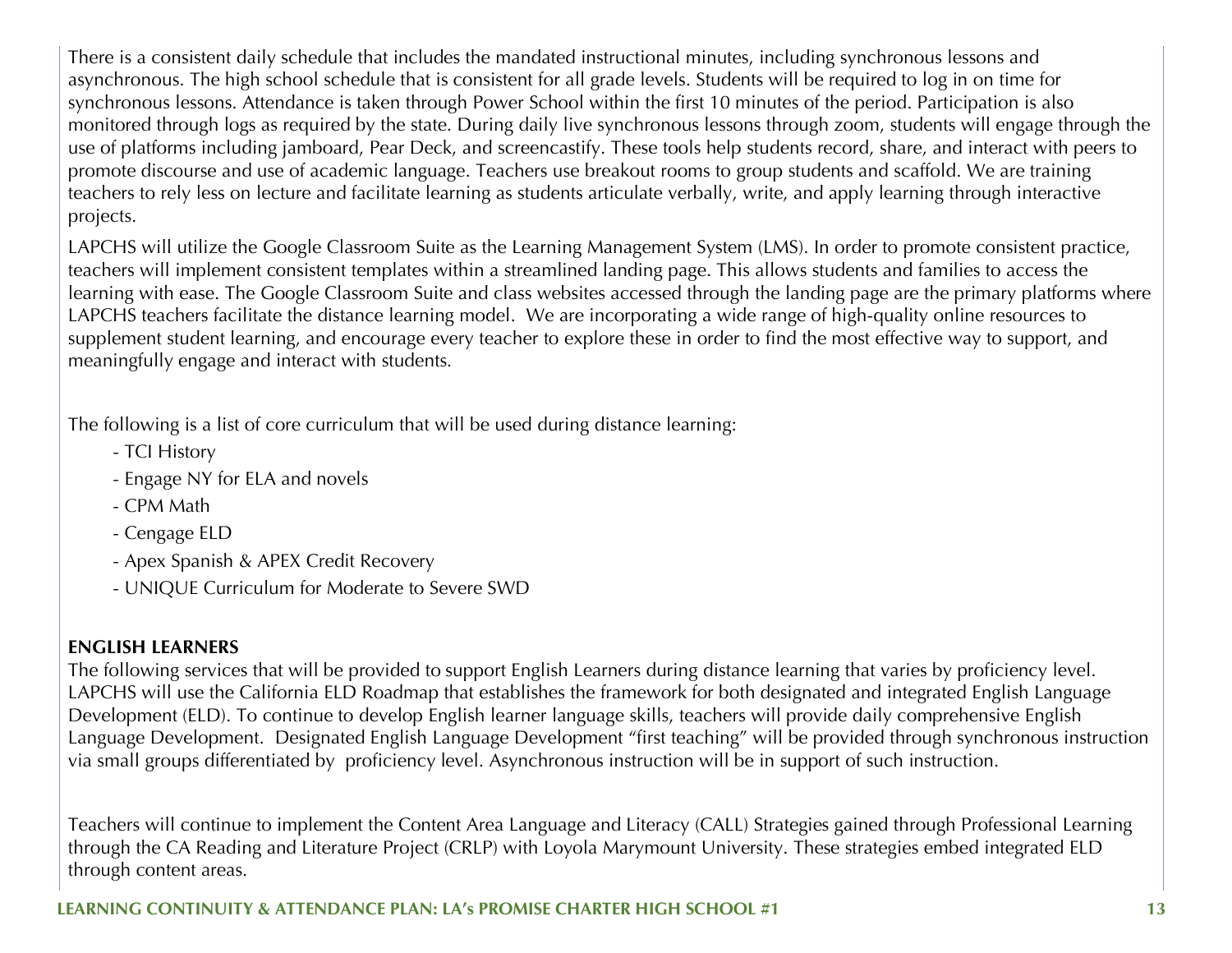Practices for Emerging: ELPAC Level 1 & low 2:

- Designated ELD will be provided through synchronous Zoom lessons
- Emerging English Learners can use Rosetta Stone for individualized language practice at their own pace for 120-180 minutes a week. This practice is in addition to enrollment in their core content courses and individualized practice that teachers assign.
- Achieve 3000 daily at the student's level set
- Students can complete assignments in their primary language.
- Bilingual Instructional Aides provide language support for all core content courses (Zoom)
- Designated ELD teacher will continue strong collaboration with content team teachers to ensure that emerging students have the support needed.

#### Practices for Expanding & Bridging: ELPAC Level 2-4 & LTEL

- Students receive language support through Integrated ELD
- English learners will receive additional small group instruction through teacher office hours, or work with Instructional Aides to support their ability to successfully complete assignments in their core courses with a focus on language skills. Teachers will provide office hours to support students who are struggling or not completing coursework.
- Choice Boards are a method for differentiating content for ELs.

EL Resources and curriculum that will be used:

- Cengage Curriculum
- Rosetta Stone
- Actively Learn
- Achieve 3000

### **SPECIAL EDUCATION**

Special Education and related services shall be provided as required by a student's Individualized Education Program ("IEP") either inperson or through a live synchronous virtual connection. As applicable, accommodations, both in an IEP, or in a student's Section 504 Plan, shall be implemented during distance learning. LAP Charter Schools are serving all students with disabilities ("SWD)" during distance learning by providing equal access to core content through co-teaching/co-planning between the general and special education teachers. Communication between the Special Education team and families has been vital in order to ensure that the needs of SWD are being met. LAPCHS is operating under California Department of Education (CDE) guidelines for special education, and working in close collaboration with our LACOE SELPA. Prior written notices (PWN) were sent following school closures to serve as a written explanation of proposed changes in IEP on account of distance learning. Based on CDE guidelines, the IEP in place at the time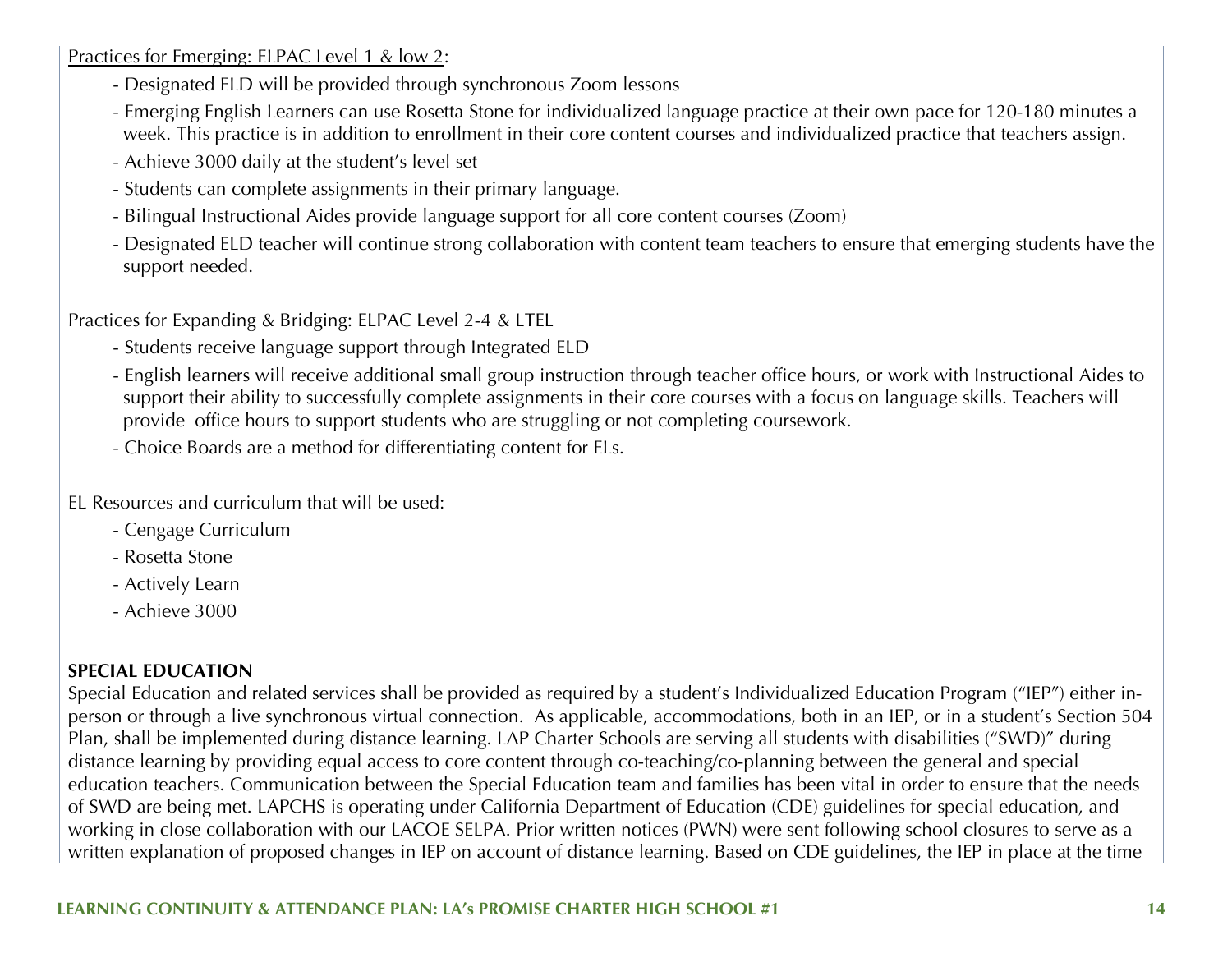of physical school closure remains in effect, and LAPCHS will, to the greatest extent possible, continue to provide the services called for in IEPs in alternative ways.

Instructional Aides play a critical role in in our distance learning program. They participate in synchronous lessons to monitor students, then provide scaffolds and support in breakout rooms. Students who need another layer of support have time with aides during asynchronous time and Power Hour. Instructional Aides provide additional academic support for our English Learners and special education who struggle academically.

## **Access to Devices and Connectivity**

[A description of how the LEA will ensure access to devices and connectivity for all pupils to support distance learning.]

LAPCHS has designed a library of videos for students and parents on accessing the Google platform and online materials. An orientation video was also developed to welcome families to the new school year and distance learning.

LAPCHS is committed to ensuring all students have access to devices and internet to enable them to fully participate in distance learning. Our school has provided every student with a Chromebook. For families who lack connectivity at home, our school has issued a Wi-Fi Hotspots to ensure all students have access to the curricular and instructional materials.

Our IT Director will provide tech support for students and staff; and trouble-shoot all technology issues.

### **Pupil Participation and Progress**

[A description of how the LEA will assess pupil progress through live contacts and synchronous instructional minutes, and a description of how the LEA will measure participation and time value of pupil work.]

For our students to succeed in accomplishing the mission of our school, it is imperative to maintain regular and punctual school attendance. All students are expected to be on time to their Zoom classes every day and to complete their independent learning assignments. California requires that students have "daily live interaction" with a "certificated employee and their peers for purposes of instruction, progress monitoring, and maintaining school connectedness." (Ed Code 43503(b). Also, each LEA must "document daily participation for each pupil on each school day, in whole or in part, for which distance learning is provided."

Attendance through the distance learning period is defined by the following:

- Attendance/participation during live Zoom meetings including tutoring/office hours/small group participation
- Work submission via Google Classroom, email, text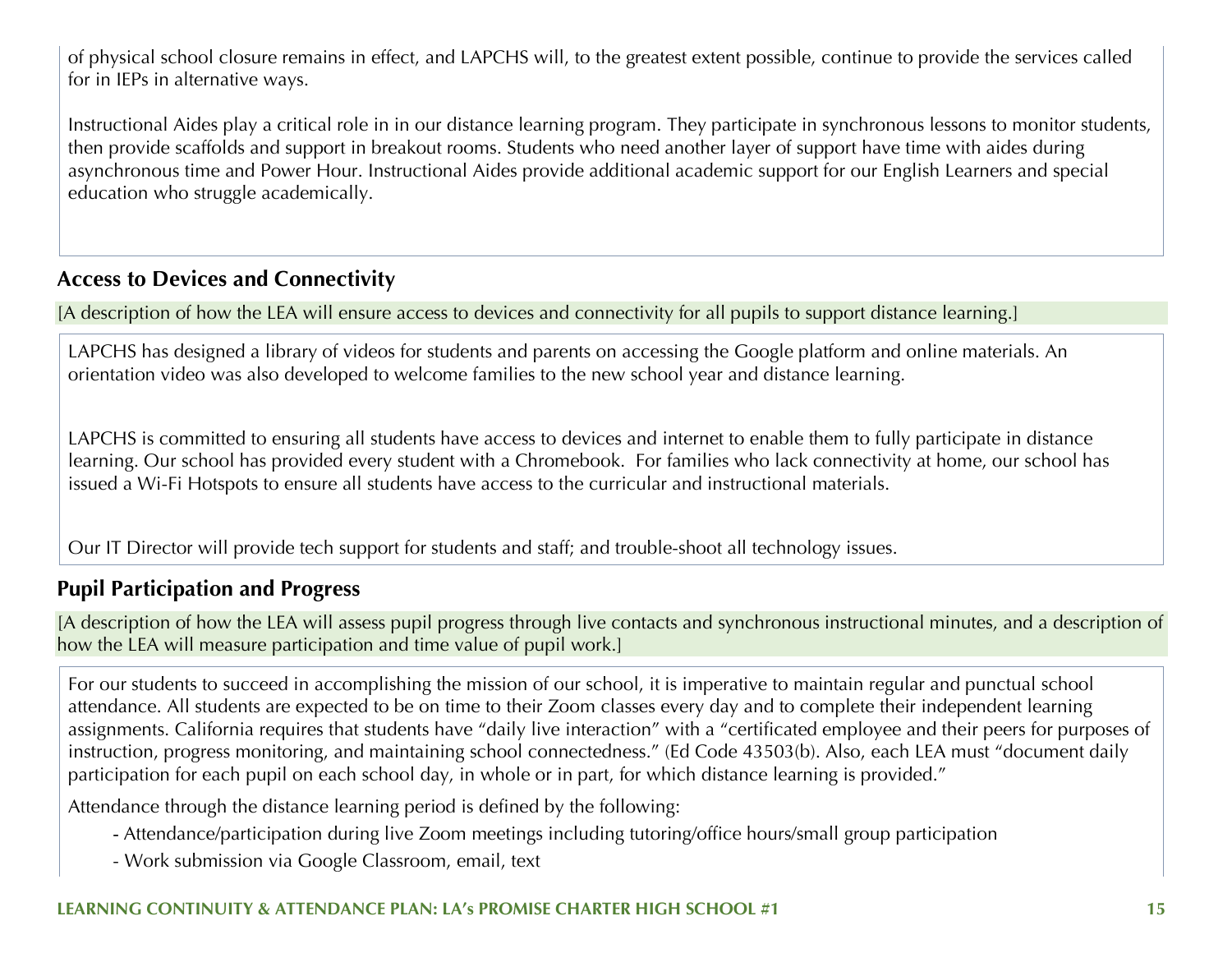- Email, text, or phone call communications
- *For students without internet access*, submission of work packets

The School has developed the following tiered reengagement strategies for students who are absent from distance learning for more than three (3) schooldays or sixty (60) percent of the instructional days in a school week:

- Verification of current contact information for each enrolled student.
- Daily notification to parents or guardians of absences;
- Outreach from the School to determine student needs including connection with health and social services as necessary and when feasible, transitioning the student to full time in-person instruction.

Each teacher will take attendance daily in Powerschool. Additionally, teachers will complete a Weekly Student Engagement Record documenting synchronous and asynchronous instruction each day of distance learning within a given week that adheres to the CDE's Combined Daily Participation and Weekly Engagement template. The purpose of this document is to measure the extent to which a student is engaged each week. This engagement includes not only attending class sessions, but also completing assignments with optimal effort. Teachers will indicate whether students attend class sessions and complete assigned asynchronous learning activities each day. Teachers will sign and certify the accuracy of their Weekly Student Engagement Record at the end of each week, for every student.

Education Code Section 43502(e)(1). Services delivered via distance learning will count toward the minimum number of instructional minutes based on the time value of assignments as determined, and certified to, by a LAPCHS credentialed teacher. Services delivered via distance learning must be evaluated and certified by a properly credentialed staff member, and the time value of those services, as determined by the credentialed employee, will count toward minimum instructional minutes. These assignments can be both synchronous and/or asynchronous. Time Value is defined as the Instructional time for distance learning is calculated based on the time value of synchronous and/or asynchronous assignments made by and certified by a certificated employee of the LEA. Time value for distance learning is different than time value used previously in independent study programs which include an evaluation of the time value of work product. LAPCHS teachers will receive training on determining and certifying time value for assignments.

## **Distance Learning Professional Development**

[A description of the professional development and resources that will be provided to staff to support the distance learning program, including technological support.]

LAPCHS provides its teachers and staff with a robust professional development program, that includes 2-weeks of intensive summer professional learning and will continue during the academic school year on a weekly basis. In addition, professional development has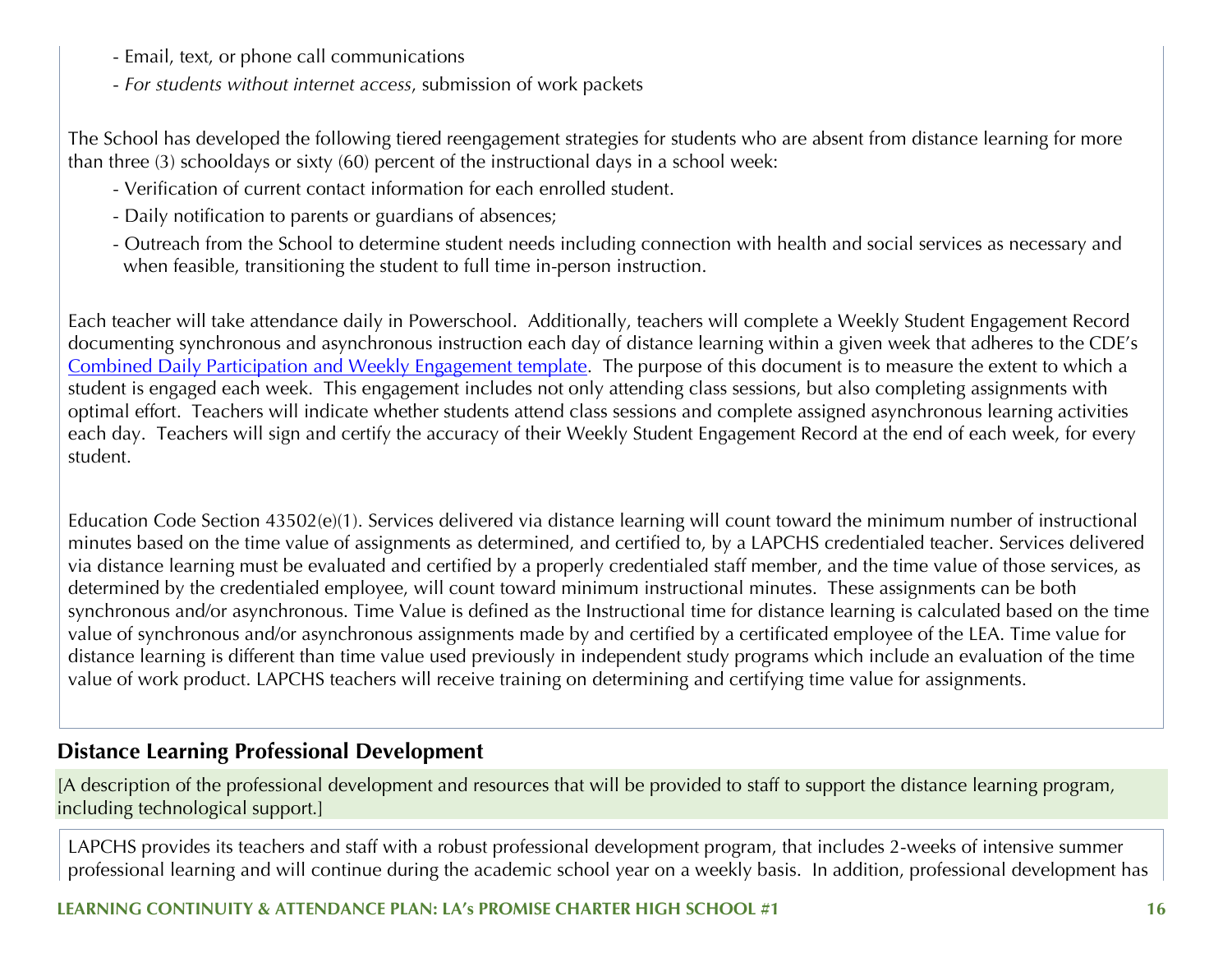been expanded to include support staff, Instructional Assistants, as a result of the added duties with distance learning to address the needs of our students. The areas of focus include but are not limited to:

- How to maximize aspects of the Learning Management system: Google Suites and the integration of web-based tools for engagement.
- Positive School Culture & Climate: PBIS/SEL
- Effective pedagogical strategies for teaching Students with Disabilities through distance learning
- Effective pedagogical strategies for teaching English Learners through distance learning
- Data Analysis: NWEA MAP, Achieve 3000 MAP, ELPAC
- NWEA Overview & planning for diagnostic assessment in preparation for the diagnostic administration
- Special Education: Serving Students with Disabilities who are English Learners (Prof. Lueimo, SDSU)
- CA ELD Roadmap & ELL Compliance

All teachers are trained on an ongoing basis (weekly two hour professional learning blocks, and ongoing coaching) to provide the highest quality instruction through in-person and flipped classroom modalities. Our content team collaboration occurs monthly, with a focus on virtual learning. Our teachers also will receive ongoing coaching and support from the Math and Science Instructional Coaches; and Coaching from Loyola Marymount University (LMU) CA Reading and Literacy Project (CRLP). These structures are outlined in our Distance learning model which includes the following elements:

- 1. Relationships
- 2. Optimal Learning Environments
- 3. Evidence-based Practices.
- 4. Foundational Systems.
- 5. Educational Systems

### **Staff Roles and Responsibilities**

[A description of the new roles and responsibilities of affected staff as a result of COVID-19.]

The impact of COVID-19 on LAPCHS's instructional program has required a change to staff's role and responsibilities in order to provide a continuity of learning for students served and ensure safe environment for students and staff.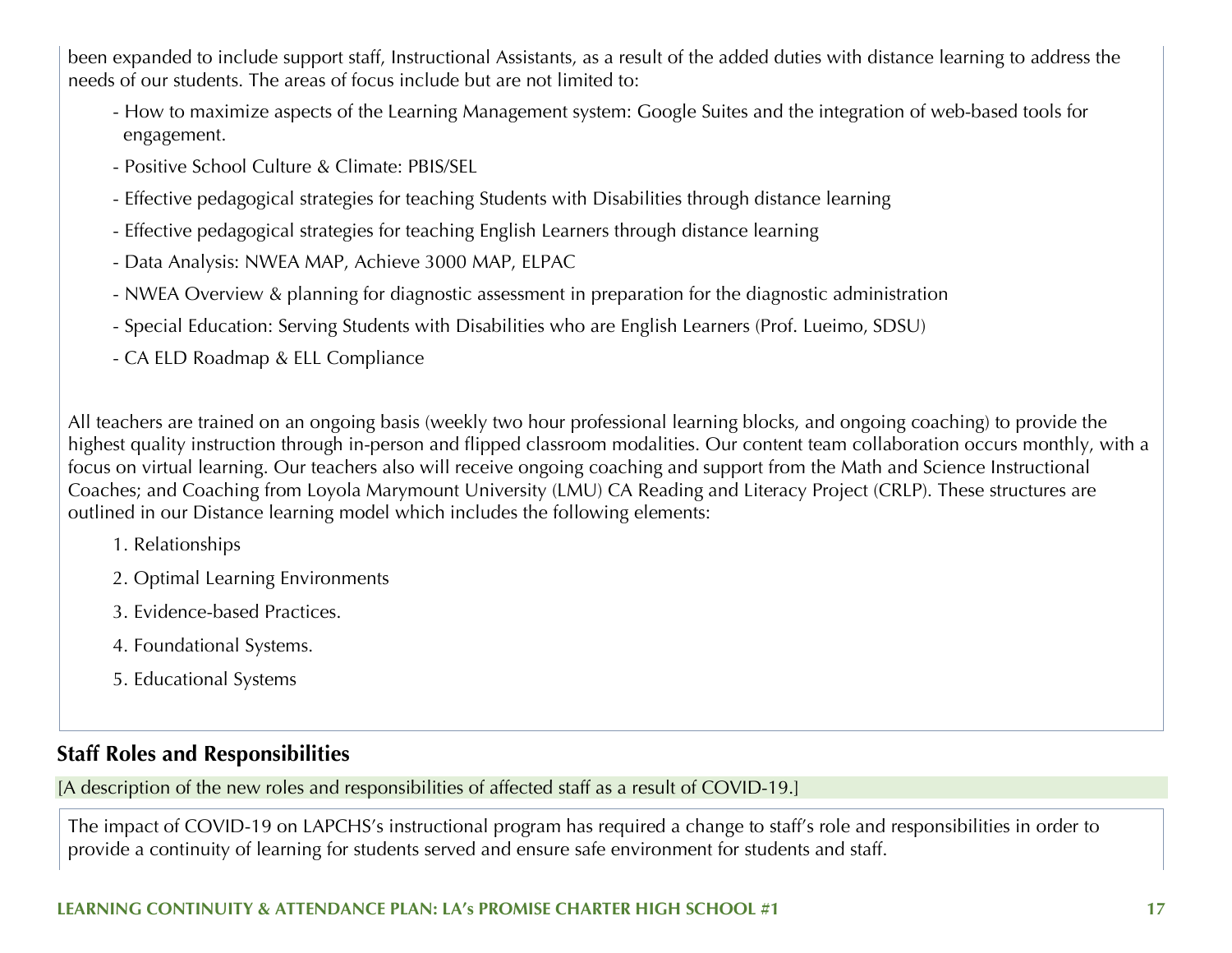- Campus Aides and Office Staff role has shifted to student outreach, daily calls to students/families, trouble-shooting issues with distance learning, including tech support, and addressing student/family needs. Our school has bilingual staff to communicate with families whose primary language is Spanish.

-Teachers, administrators and Instructional Aides continue with the same roles and responsibilities with the exception that instruction is fully distance/virtual learning.

### **Supports for Pupils with Unique Needs**

[A description of the additional supports the LEA will provide during distance learning to assist pupils with unique needs, including English learners, pupils with exceptional needs served across the full continuum of placements, pupils in foster care, and pupils who are experiencing homelessness.]

LAPCHS has implemented a Multi-tiered System of Supports (MTSS) that provides a basis for understanding how educators can work together to ensure equitable access and opportunity for all students to achieve the Common Core State Standards (CCSS). MTSS is an integrated, comprehensive framework that focuses on CCSS, core instruction, differentiated learning, student-centered learning, individualized student needs and the alignment of systems necessary for all students/ academic, behavioral, and social success. MTSS offers the potential to create needed systematic change through intentional design and redesign of services and supports that quickly identify and match the needs of all students. Our MTSS Team has identified and our staff will implement the following additional supports for students who are not performing at grade level including English Learners, Students with Disabilities (SWD), Foster Youth, and Homeless youth which include:

- Intervention to address learning loss is embedded into daily lessons
- Power Hour is a daily opportunity to build foundational English and Math skills through the use of IXL Math, Achieve 3000, and explicit direct instruction in small groups from teachers and support staff.
- Teachers will provide small group instruction through breakout rooms, and tutoring during teacher office hours.
- Referral to Student Success Team (SST) for Tier 1 and Tier 2 intervention.
- Special Education (RSP) and General Ed teachers plan regular meetings to collaborate and adjust instructional schedules and lessons, analyze formative assessment linguistic and academic data to meet the needs of dually identified students.
- During designated times for small group instruction, the RSP teacher co-teaches with the General Education teacher to provide additional language and content support in a breakout room to support dually identified students.

LAPCHS teachers will identify students who need additional support through a referral for SST.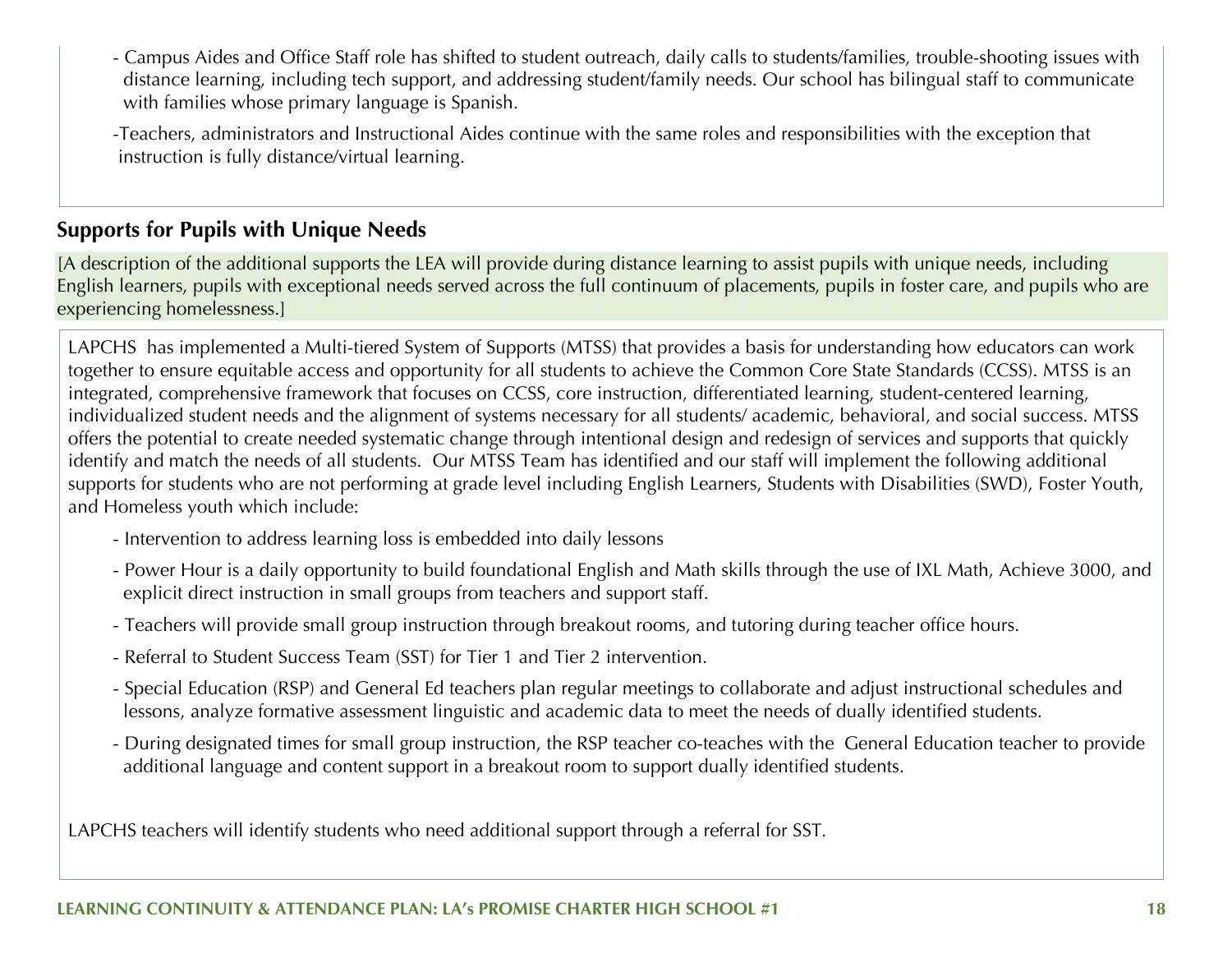## **Actions Related to the Distance Learning Program**

| <b>Description</b>                                                                                                                          | <b>Total Funds</b> | <b>Contributing</b> |
|---------------------------------------------------------------------------------------------------------------------------------------------|--------------------|---------------------|
| SPED services and instruction                                                                                                               | \$428,250          | N                   |
| Technology devices, Wi-Fi hotspots, internet                                                                                                | \$31,812           | N                   |
| Online Core Curriculum: TCI History, Engage NY, CPM Math, Cengage ELD, APEX Spanish & APEX for<br>Credit Recovery, UNIQUE (Mod-Severe SPED) | \$32,594           | N                   |
| Instructional Coaches (Math, Science) & facilitate professional development                                                                 | \$49,950           | Y                   |
| LMU CA Reading and Literacy Project (CRLP) PD & provide content coaching (ELA, History, Spanish,<br>Video Production/Film and PE)           | \$34,500           | Y                   |
| PowerSchool SIS with parent portal                                                                                                          | \$1,000            | N                   |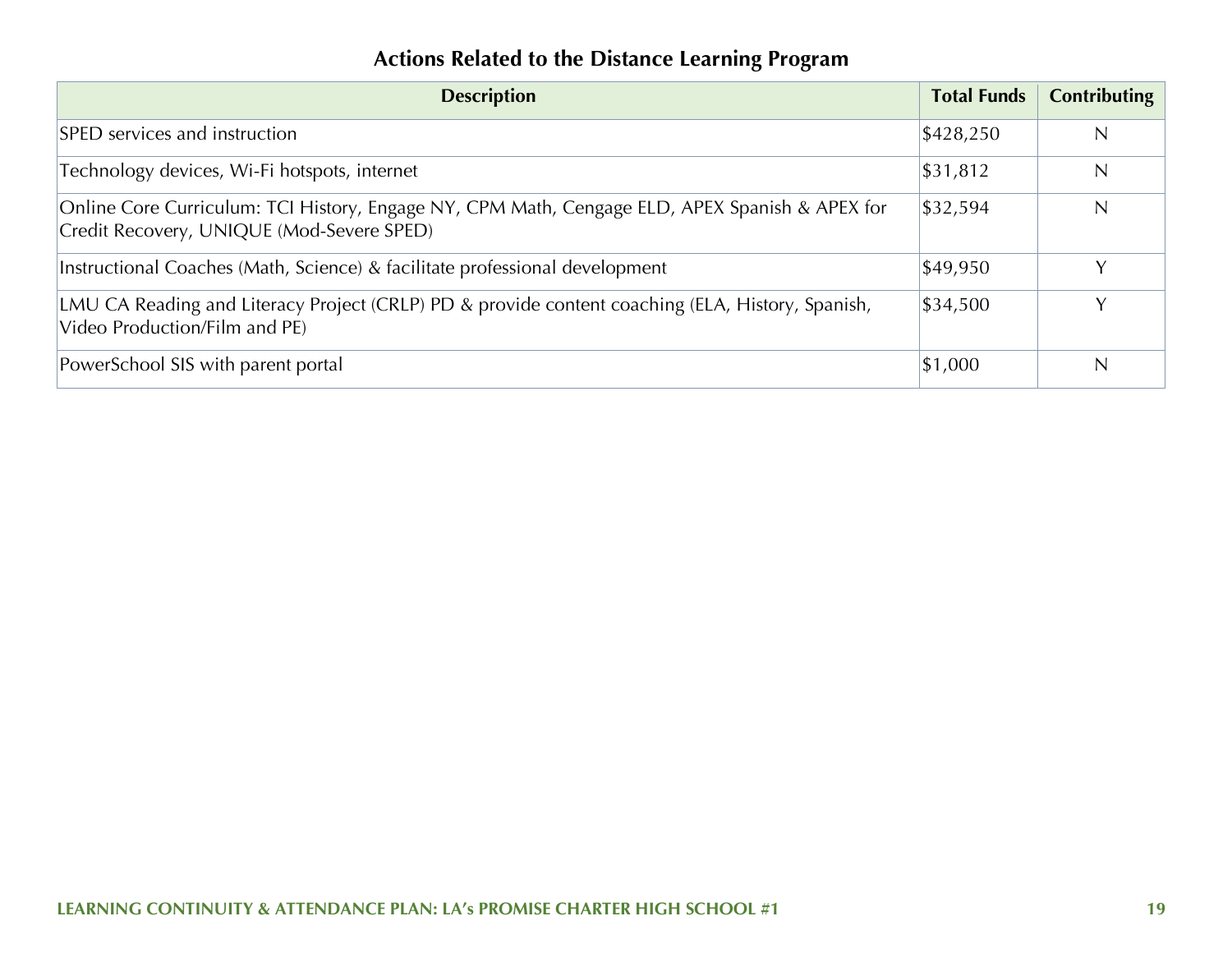## **Pupil Learning Loss**

[A description of how the LEA will address pupil learning loss that results from COVID-19 during the 2019–2020 and 2020–21 school years, including how the LEA will assess pupils to measure learning status, particularly in the areas of English language arts, English language development, and mathematics.]

As a result of school closure due to COVID-19 in mid-March, our entire staff shifted their instructional practice to Distance Learning. We implemented various strategies to engage students and consistently increase student participation. Our staff communicated with families on a regular basis which has continued throughout the summer and has led to the development of the Learning Continuity and Attendance Plan.

For the 2020-21 school year, we have developed a cycle of online assessments to determine student academic levels which will serve as a baseline; identification for intervention, differentiation and additional support in order to accelerate student learning. The diagnostic, interim, and internal benchmark assessments are focused on ELA, Math and ELD which will guide instructional and curricular planning.

- NWEA MAP Assessments: Reading, Language & Math 3 times/year
- Achieve 3000 Reading Lexile levels: 3 times/year
- Formative Assessments: exit slips will be administered daily for all subjects
- Summative Assessments

Teachers will communicate with families on a regular basis to inform them of student performance on diagnostic, formative, summative assessments, via phone calls, virtual meetings and the parent portal on PowerSchool. Parents will have access to student performance, grades, progress, attendance on PowerSchool. All communication regarding student learning loss and progress will be translated to Spanish.

### **Pupil Learning Loss Strategies**

[A description of the actions and strategies the LEA will use to address learning loss and accelerate learning progress for pupils, as needed, including how these strategies differ for pupils who are English learners; low-income; foster youth; pupils with exceptional needs; and pupils experiencing homelessness.]

LAPCHS will implement the following strategies to address the specific needs of English Learners, low-income, foster youth, Students with Disabilities, and Homeless:

- Daily Designated English Language Development (ELD) Block to support English Learners gain English Language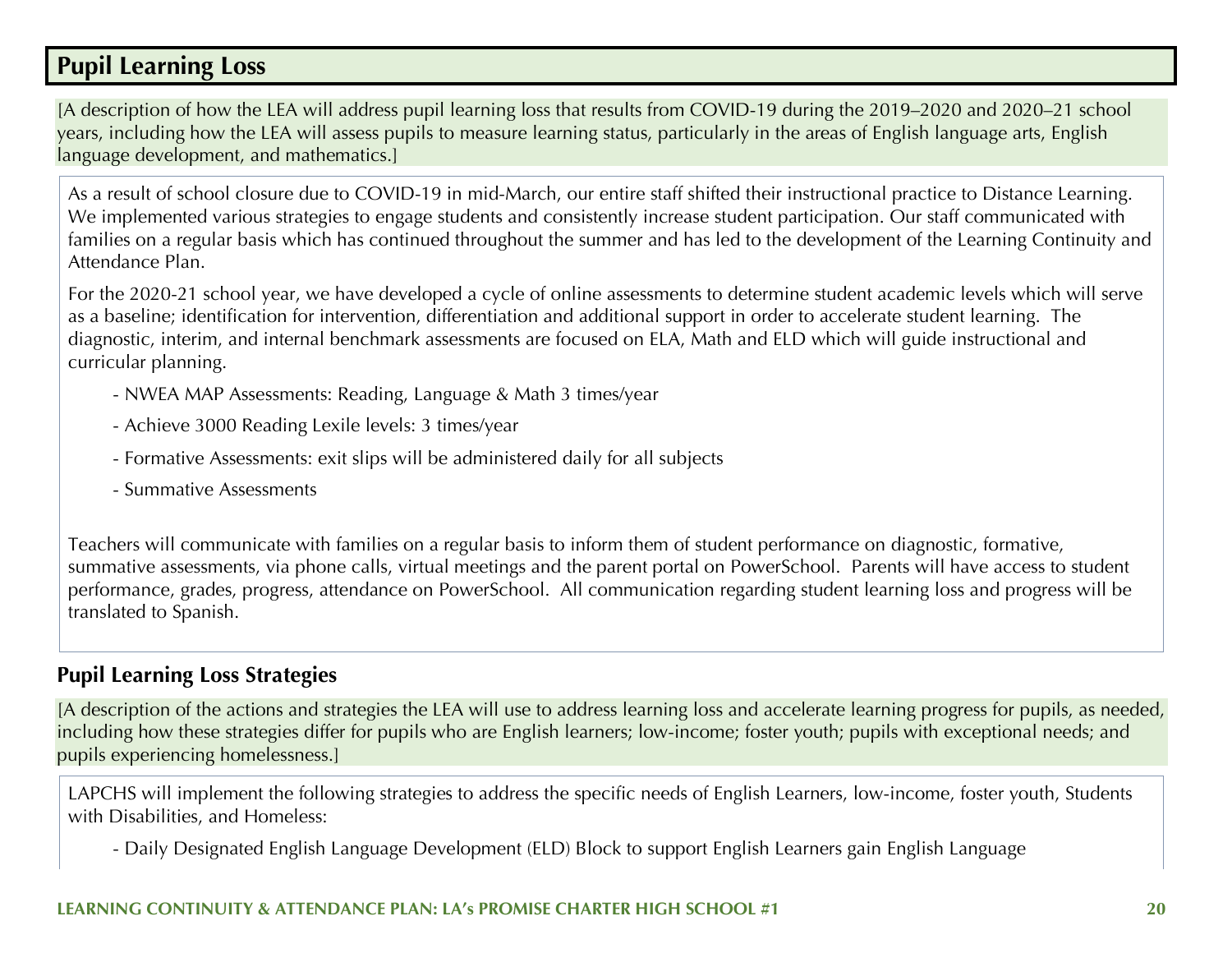- Consistent daily schedule, that creates routines and clear instructional guidelines
- Instructional Assistants will collaborate with grade level teachers to support students during the day and after-school with differentiation and tutoring.
- Daily Promise Time/Advisory
- A focus on increasing the total number of instructional minutes for synchronous "live" instruction

**ELA:** More effective implementation of Achieve 3000 (training, support, monitoring and usage), implementation of Just Words (Wilson Publishing - training for participating teachers). All ELA and humanities teachers participate in monthly PD with the CA Reading and Literacy Project to implement strategies and scaffolds. Small group reading instruction during breakout groups and Power Hour. More focus on writing across content areas using CER Strategy. Purchase *Actively Learn* to provide text and videos for ELA with scaffolds and higher-order questions. Teachers are supplementing the core program (Engage New York) with text from Achieve the Core.

**ELD:** There is one dedicated Integrated ELD teacher this year that is only focused in this area, and is participating in ongoing training including EL Rise through CDE and training through Loyola Marymount. Students are grouped by Levels. Small group tutoring is provided by bilingual aides. Cengage digital curriculum (Level A and B) purchased and implemented. Rosetta Stone purchased for beginning level ELs. Additional tutoring for LTELs, with supplemental materials. English learner research-based intervention, that incorporates innovation, ELD strategies and access to instructional technology, will be provided by teachers during the instructional day via small group ELA and Mathematics instruction with integrated English language development, for English learners in grades 6-8.

**Math:** More time in small groups (up to 10) high quality instruction, for intensive support in math. More time in math instruction during Power Hour, with different skills addressed in different settings. Ongoing coaching for math teachers from Math coach. IXL used to supplement core programs. Interventions provided by individuals with the strongest math skills. Student centered practices embedded in common core math practice - cognitively-based math with foundational skills supported and embedded.

For each of these disciplines – the school-wide focus will be on consistent monitoring of student progress, to mitigate further learning loss, and accelerate student learning.

## **Effectiveness of Implemented Pupil Learning Loss Strategies**

[A description of how the effectiveness of the services or supports provided to address learning loss will be measured.]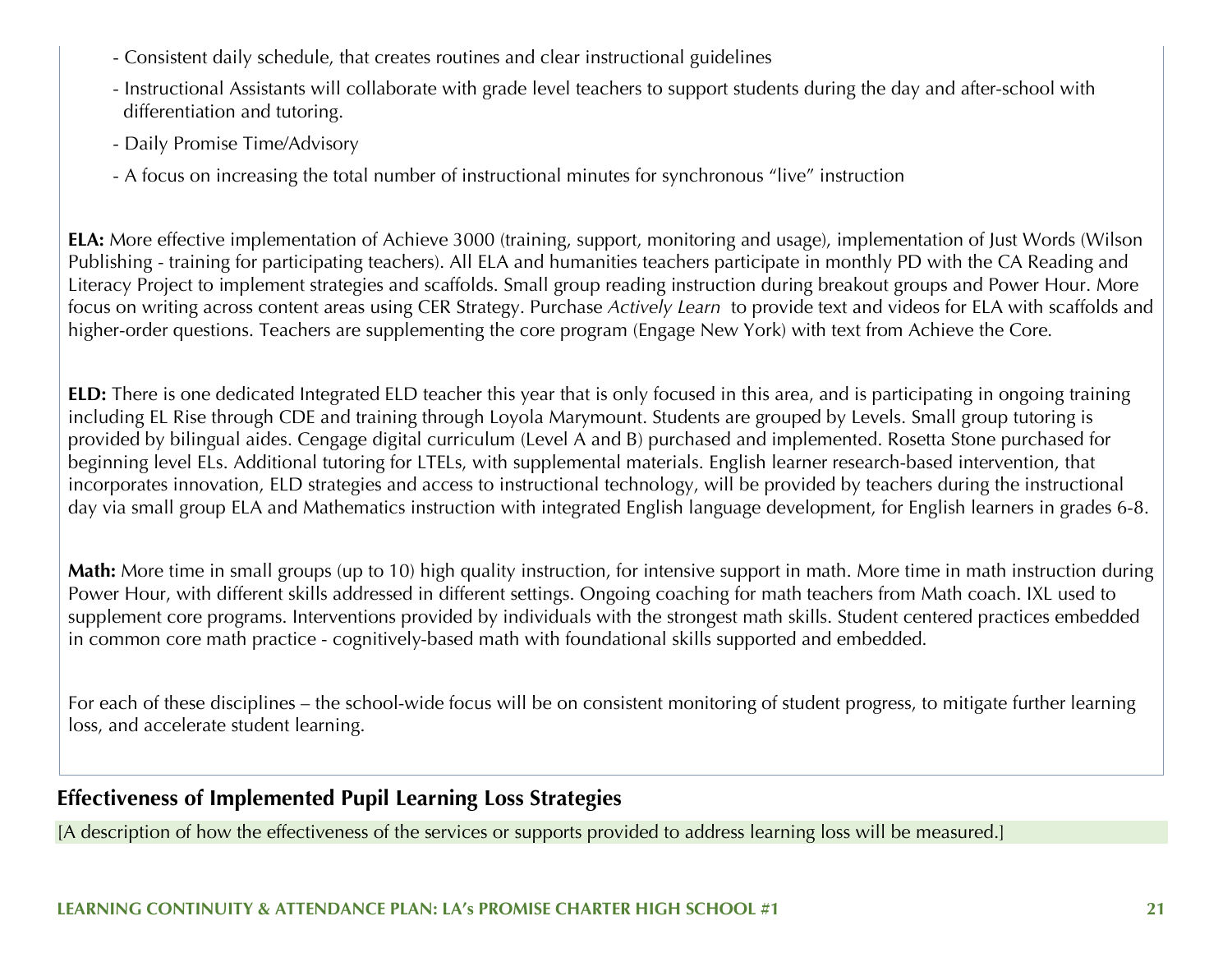LAPCHS will measure the effectiveness of the services and/or supports provided to address learning loss utilizing the following methods:

- Student performance on NWEA MAP, Achieve 3000
- Daily student attendance & participation
- Small group targeted instruction (breakout rooms) with peers
- Academic intervention during the instructional day
- Feedback from Student, staff and parent surveys
- Feedback from parents when communicating with staff
- Documentation from support staff on root causes of absences
- Check-ins with students to ensure consistent routines; and adherence to consistent daily instruction schedule

### **Actions to Address Pupil Learning Loss**

| <b>Description</b>                                                                                                                                                                               | <b>Total Funds</b> | <b>Contributing</b> |
|--------------------------------------------------------------------------------------------------------------------------------------------------------------------------------------------------|--------------------|---------------------|
| Technology-based instructional materials: Achieve 3000, Actively Learn, Rosetta Stone, iXL Math, English<br>3D (supplemental for LtEL), Zoom, Google Suite, Pear Deck, Jamboard, & Screencastify | \$24,445           |                     |
| Intervention Coach – Coaches teachers on how to provide targeted intervention, grouping                                                                                                          | \$48,600           |                     |
| Interventionist and SAT Prep; & Instructional Aide (2)                                                                                                                                           | \$106,045          |                     |
| NWEA MAP Assessments: Reading, Language & Math                                                                                                                                                   | \$3,118            | Y                   |
| Dean of Culture: PBIS, Foster youth liaison and assists with the designing of Advisory (Promise Time) –<br><b>Funded with Title I</b>                                                            | \$94,500           | N                   |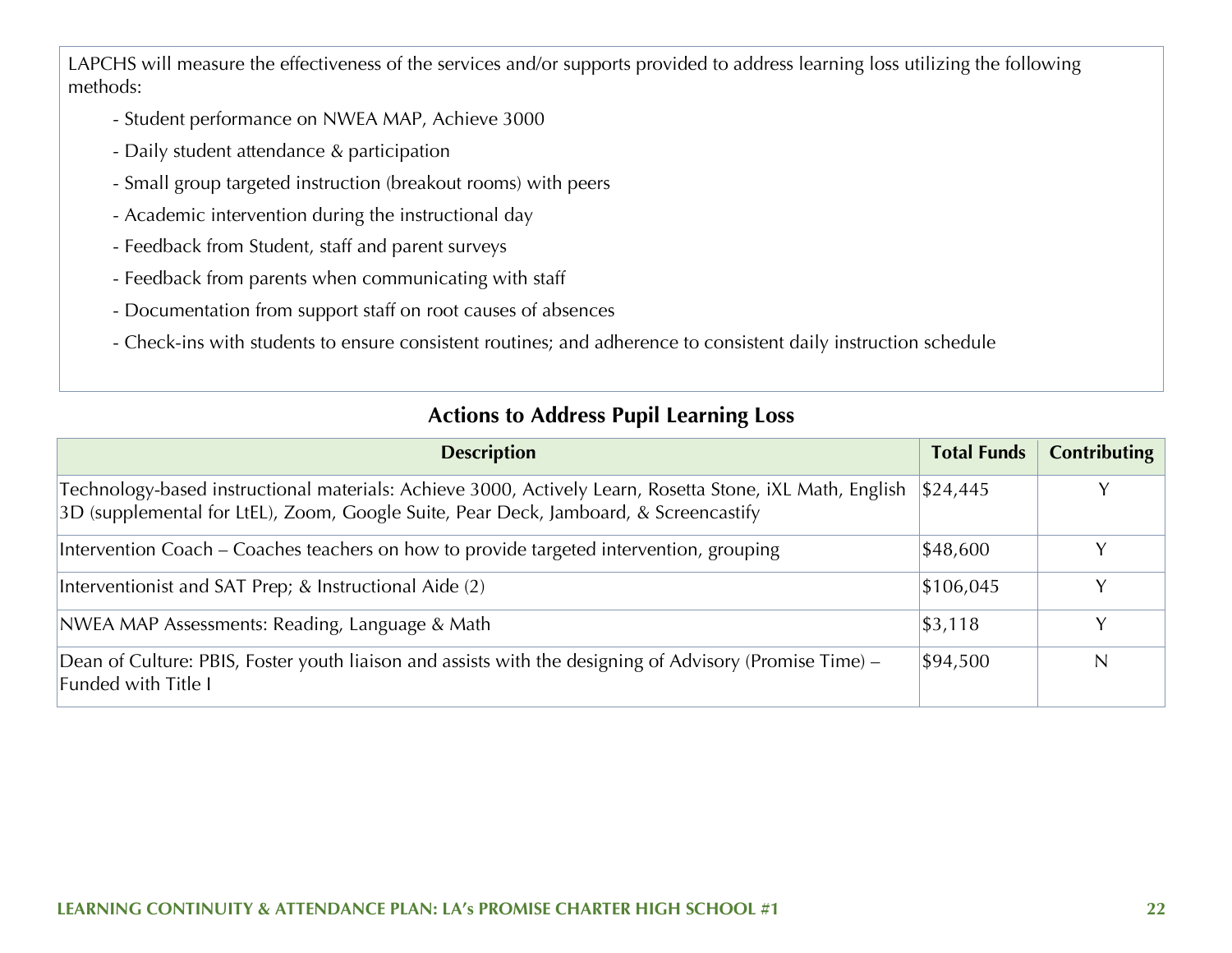## **Mental Health and Social and Emotional Well-Being**

[A description of how the LEA will monitor and support mental health and social and emotional well-being of pupils and staff during the school year, including the professional development and resources that will be provided to pupils and staff to address trauma and other impacts of COVID-19 on the school community.]

LAPCHS will continue to build upon its research-based Multi-tiered System of Supports (MTSS). Our Counseling Team and Social Worker interns will provide mental health and social and emotional well-being support for our students. It is exceptionally challenging to provide this level of support remotely, which generates the need for continuous outreach to build strong relationships, both in person and online. Strategies have been developed and built into the instructional day, to provide a stable virtual environment to deliver social-emotional supports for students that will result in improved student engagement. They include:

- Promise Time/Advisory for team building, academic advising, and group discussions
- Community Town Halls and Village Circles for staff and students
- Students have access to: School Psychologist, school counselor, social work interns and referrals to Wellnest for Counseling
- Mental Toughness Training to launch the school year, and learn about the learning platform.

Our school will implement the following strategies to monitor and support the mental health, social and emotional well-being of staff during the school year:

- Teacher Support Teams
- Celebrations of Success
- Principal will conduct individual check-ins on a weekly basis
- Provide opportunities for wellness
- Community building among school staff develop collaboration and trust
- Human resources will provide resources for counseling as needed.

Our staff will participate in professional development on trauma informed practices. LAPCHS will collaborate with the New Teacher Center, utilizing the Optimal Learning Environments, as the model for coaching teachers, providing feedback and support. This will allow the Principal to differentiate professional development according to teacher effectiveness level and need. Professional learning will be provided by members of the instructional team, content area coaches, and Consultants. Additionally, teacher leaders will participate in conferences and/or workshops for further professional learning.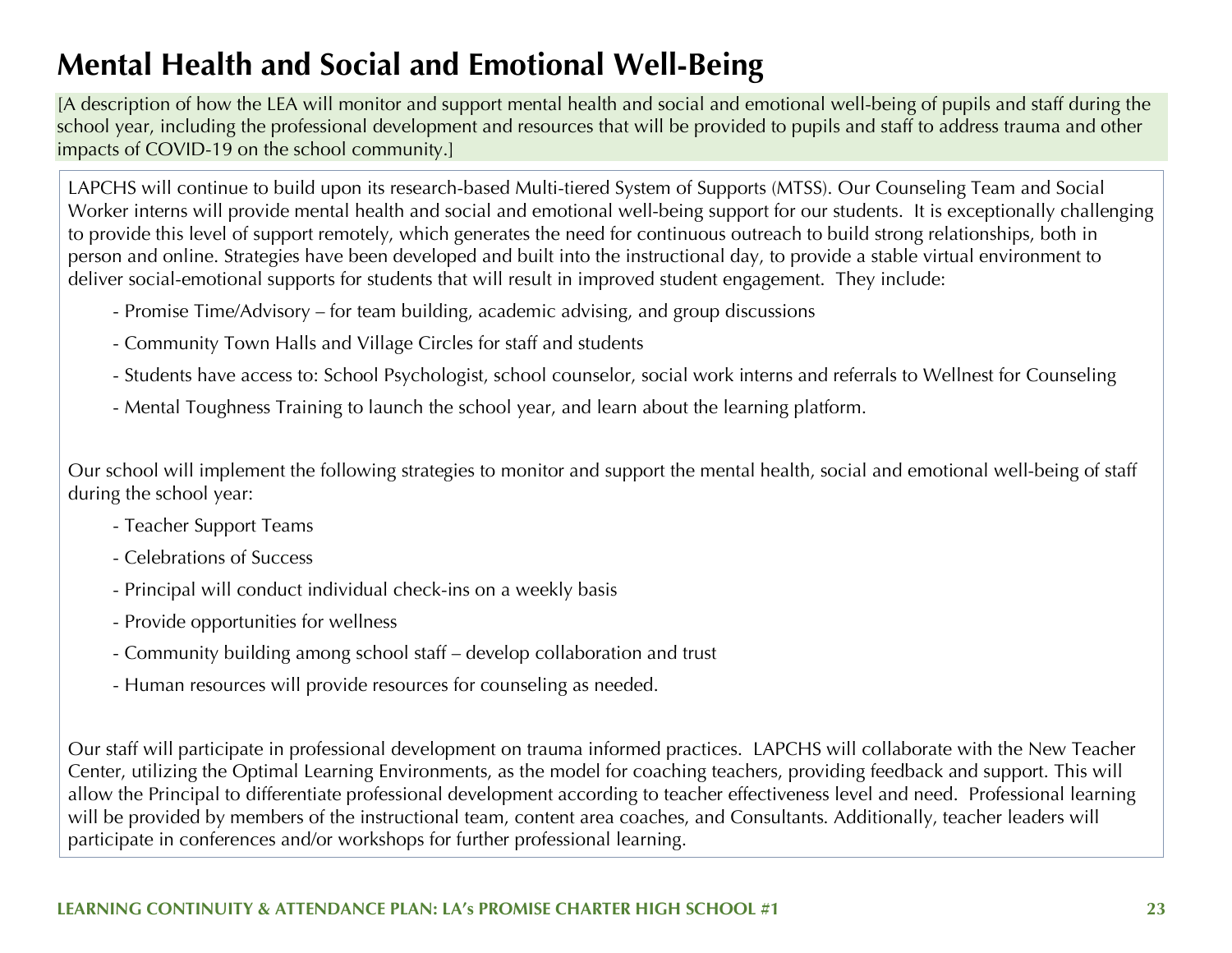## **Pupil and Family Engagement and Outreach**

[A description of pupil engagement and outreach, including the procedures for tiered reengagement strategies for pupils who are absent from distance learning and how the LEA will provide outreach to pupils and their parents or guardians, including in languages other than English, when pupils are not meeting compulsory education requirements, or if the LEA determines the pupil is not engaging in instruction and is at risk of learning loss.]

LAPCHS staff will utilize ParentSquare to send schoolwide, class-level or grade-specific messages. All families will receive weekly announcements via phone call, ParentSquare, our school's website, and Facebook Social Media as requested by families. All announcements are also translated to Spanish based on the 15% minimum language translation requirement.

LAPCHS has developed the following tiered reengagement strategies for students who are absent from distance learning for more than three (3) schooldays or sixty (60) percent of the instructional days in a school week:

#### **Tier 1**:

- Teachers take daily attendance within 10 minutes of the start of the synchronous period. A roll call can be taken through audio, visual, or typed responses.
- Students attendance is recorded directly through the SIS system, Power School.
- Teachers will document/report students who are present during a synchronous session, but do not actively complete assignments.
- School team members will contact families to alert them of the student absence, and consider personalized solutions for re engagement purposes.

#### **Tier 2:**

- Daily attendance and participation data will be reviewed on a weekly basis, by the LAPCHS's Attendance Team, consisting of school leaders and support team members.
- Additional follow-up actions will be determined through outreach and intervention (Student Success Team, counseling support).
- Additional academic counseling, intervention, and support provided.

#### **Tier 3:**

- Increased follow-up communication by the school team may include personal phone calls, meetings, or home visits.
- Referrals will be made to counselors or outside agencies, to access information and additional mental health resources.
- Parent team can work with families to attain resources within the community.

All teachers will document daily attendance using PowerSchool, Student Information System based on participation in synchronous, asynchronous instruction. To measure engagement, asynchronous and synchronous lessons and activities are assigned a time value.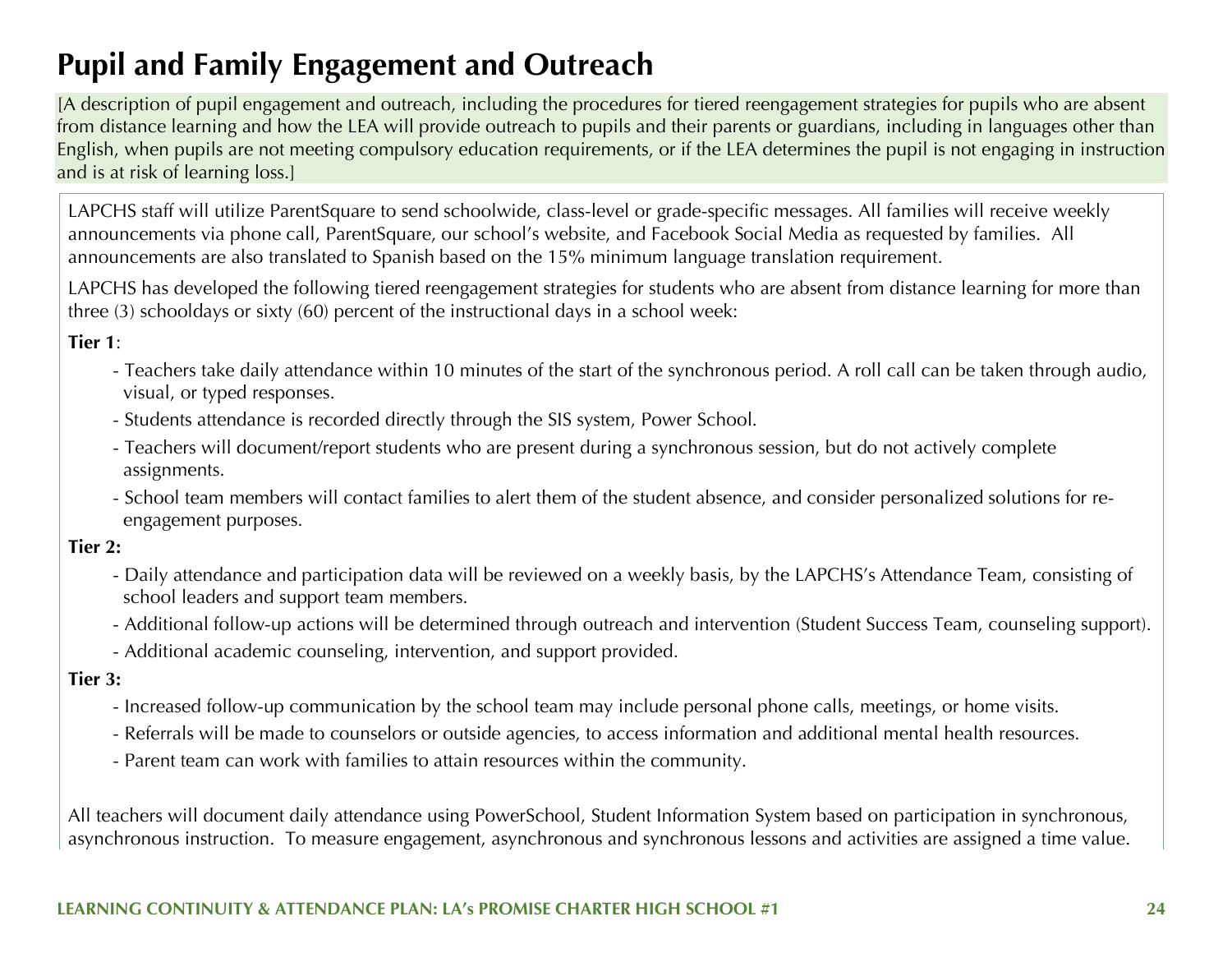In the SIS, teachers will assign a time value for each activity, indicate whether the activity is synchronous or asynchronous, and document each student's participation and engagement in each lesson and activity for each day of the week.

LAPCHS shall ensure that a Weekly Engagement Record is completed for each pupil documenting synchronous or asynchronous instruction for each whole or partial day of distance learning, verifying daily participation, and tracking assignments.

The SART program remains in effect to target students who are not present/engaged. Interventions are implemented including counseling, increased family outreach, referral to community agencies, and rewards for improvements in attendance and participation.

LAPCHS will utilize the RTI system to support disengaged learners. These tiers involve the development of a culture focused on the advancement of student learning through targeted, systematic interventions that are tailored to individual student need, and remediation and enrichment that are embedded within the school day.

## **School Nutrition**

[A description of how the LEA will provide nutritionally adequate meals for all pupils, including those students who are eligible for free or reduced-price meals, when pupils are participating in both in-person instruction and distance learning, as applicable.]

LAPCHS has disseminated school lunch applications to all families to evaluate students' eligibility for free or reduced-priced meals to ensure all qualifying students are served.

Our school has contracted services with a food service provider to provide nutritionally adequate meals for all pupils, including those students who are eligible for free or reduced-price meals.

During Distance Learning, our school will provide Grab and Go meals for curbside pickup in a non-congregate setting on a daily basis that includes breakfast and lunch between 9am - 1pm, Monday - Friday. Families have been informed about pick-up date, location and times through numerous venues, including ParentSquare, the school's website, Social Media, and ongoing communication with families

When in-person instruction resumes, breakfast and lunch meals will be provided to all students in their classroom.

LAPCHS hosts a food pantry that is open to the community on Fridays from 3-5pm.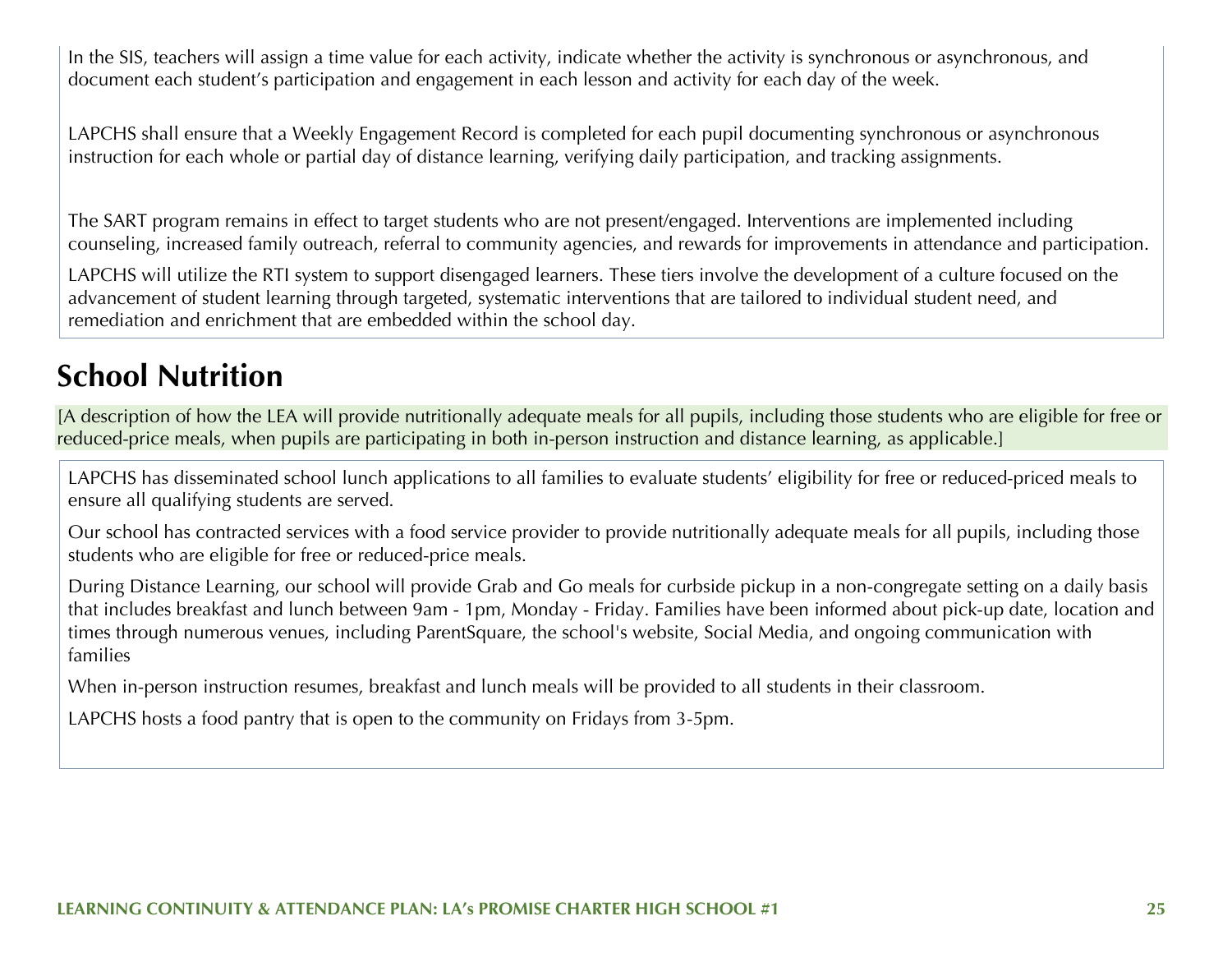## **Additional Actions to Implement the Learning Continuity Plan [additional rows and actions may be added as necessary]**

| <b>Section</b>                                       | <b>Description</b>                                                                                                                                                                   | <b>Total Funds</b> | <b>Contributing</b> |
|------------------------------------------------------|--------------------------------------------------------------------------------------------------------------------------------------------------------------------------------------|--------------------|---------------------|
| Mental Health and Social and<br>Emotional Well-being | Social worker interns (2); and Social Worker (Supervisor)                                                                                                                            | \$89,500           |                     |
| Pupil & Family Engagement and<br>Outreach            | Support staff: office coordinators, campus aides, who will<br>contact families/students when absent, trouble-shoot issues,<br>provide virtual tech support, and translation services | \$187,175          | N                   |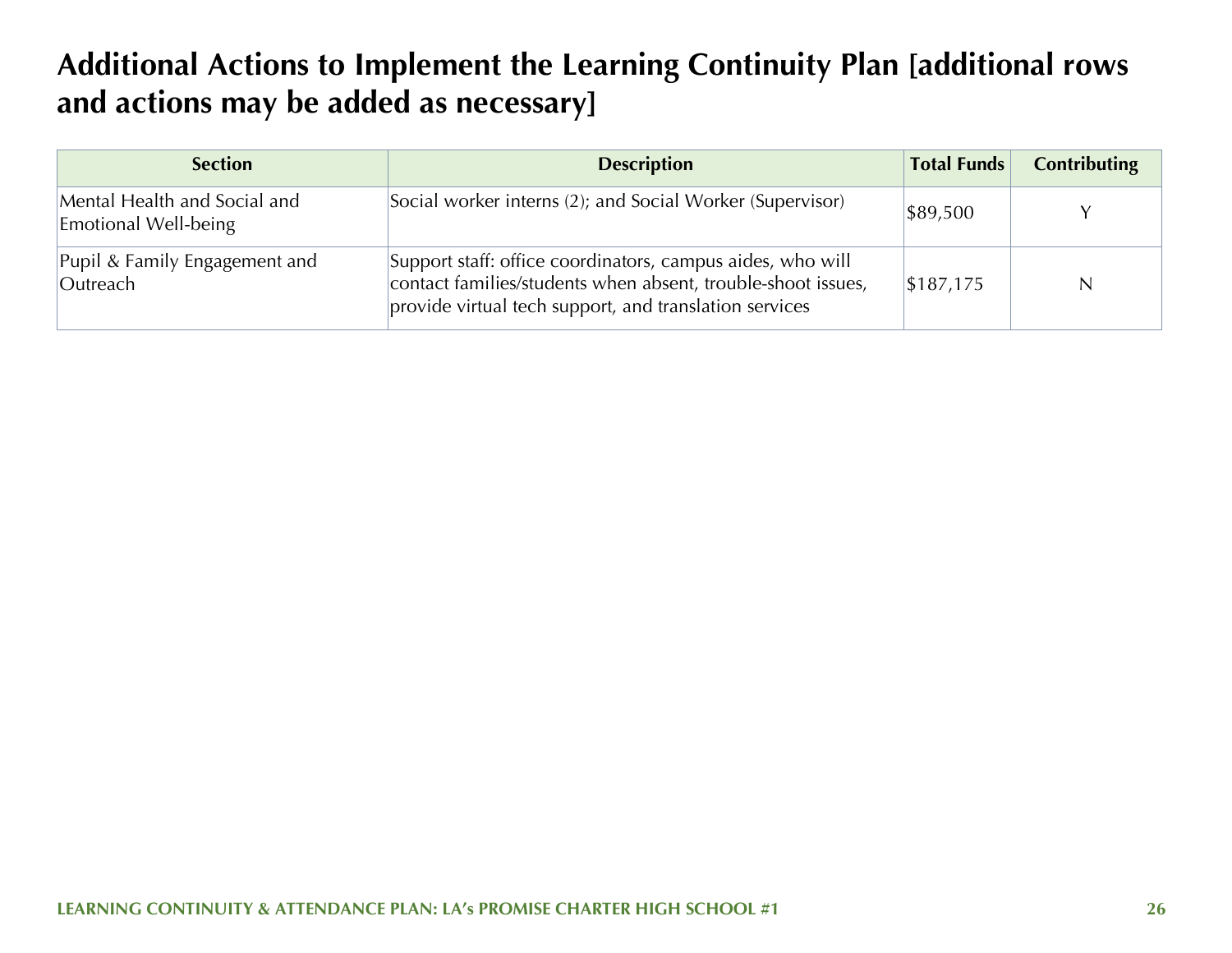## **Increased or Improved Services for Foster Youth, English Learners, and Low-Income Students**

| Percentage to Increase or Improve | Increased Apportionment Based on the Enrollment of Foster Youth, English Learners, and |
|-----------------------------------|----------------------------------------------------------------------------------------|
| <b>Services</b>                   | Low-Income students                                                                    |
| 29.38%                            | \$388,728                                                                              |

## **Required Descriptions**

[For the actions being provided to an entire school, or across the entire school district or county office of education (COE), an explanation of (1) how the needs of foster youth, English learners, and low-income students were considered first, and (2) how these actions are effective in meeting the needs of these students.]

LA's Promise Charter High School is a WASC Accredited public charter school that serves a highly vulnerable community. LAPCHS has a student enrollment of unduplicated pupils in excess of 90% of the total enrollment and therefore services will be provided schoolwide. Unduplicated pupils are defined as a student in one of the following groups: eligible for free/reduced price meals, foster youth, and English Learner.

Our distance learning program and hybrid model (in-person/distance learning) for the 2020-21 school year was designed based on feedback from our stakeholders (parents, students, staff, teachers) and an analysis of multiple types of data including coursework, student participation rates, academic grades, analysis of student work, survey results, CA School Dashboard, assessment results including NWEA (reading/math) and Achieve 3000 that was administered in the 2019- 20 school year with a focus on our Unduplicated Pupils which comprise over 90% of student enrollment.

We identified the need for significant academic support for all students; and additional targeted support for Unduplicated Pupils; and the need strengthen the method and modality of the delivery of those supports and daily instruction. The addition of Instructional Coaches for Math and Science will support our teachers with designing engaging and rigorous lessons to be delivered virtually and inperson once our school site reopens. Coaches will focus on content aligned standards and research-based pedagogical strategies that will accelerate student learning and mitigating further learning loss. In addition, coaching for our teachers will include strategies that support English Learners, dually identified EL/SWD, most of whom are also low-income. Professional Development and Instructional Coaching from Loyola Marymount University (LMU CA Reading and Literacy Project (CRLP) will provide robust, ongoing, evidencebased coaching for teachers on reading and writing; targeting EL, long-term EL (LtEL), and struggling readers.

In order to improve student outcomes, it is critical that our teachers improve the quality of instruction, including designing and delivering daily synchronous engaging and rigorous lessons for all students that includes scaffolds and the use of daily exit tickets (formative assessments) across all disciplines to check for student understanding and the effectiveness in the delivery of the lesson.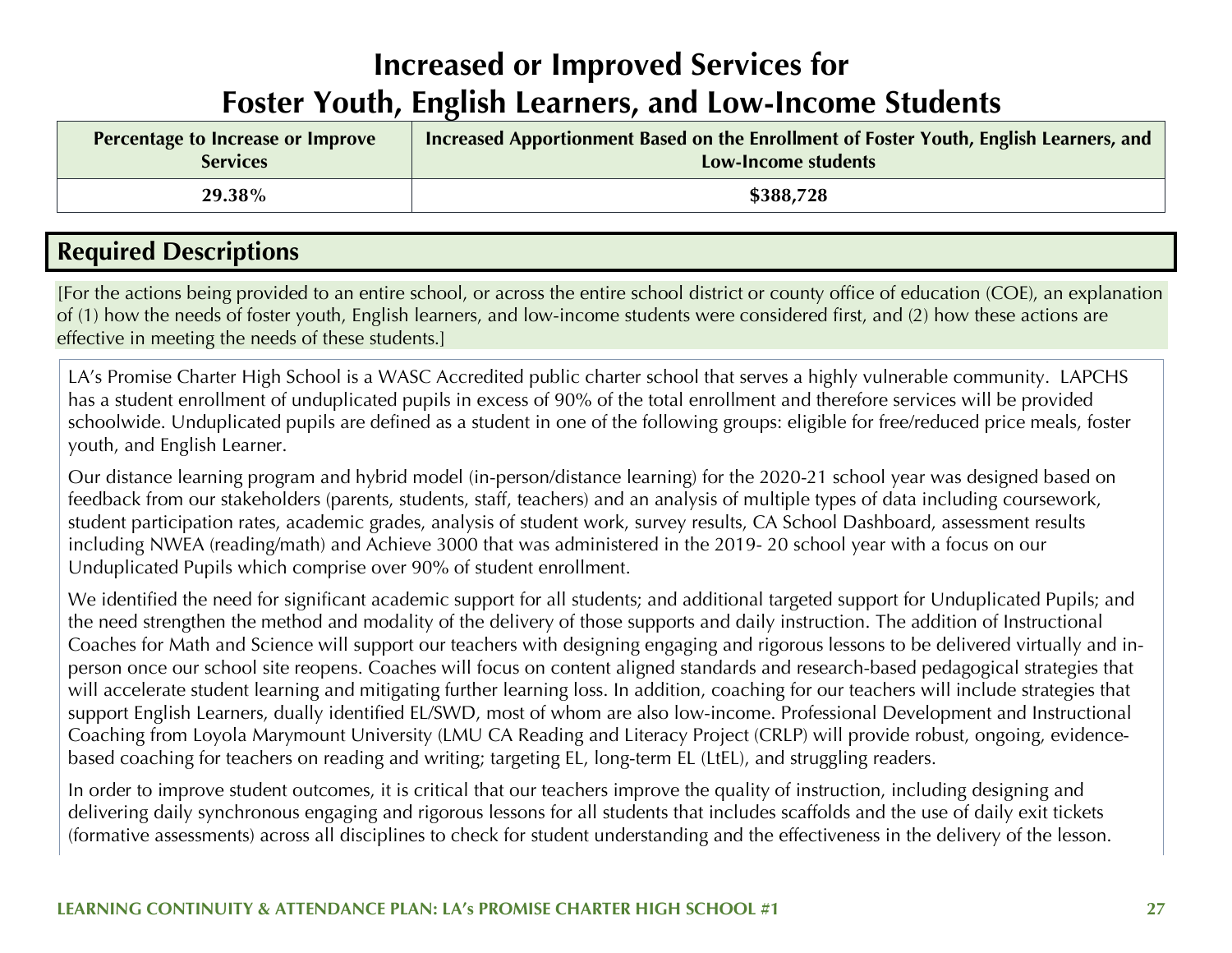In order to mitigate further learning loss and accelerate student learning, our daily instructional day in distance learning provides every student with synchronous and asynchronous instruction; Advisory/Power Hour, UC A-G approved courses, and teacher office hours for additional one-on-one or small group support. In order to prepare our students for College and Career Readiness, our school provides a credentialed teacher that teachers SAT Prep; and provides targeted academic support for our struggling readers. The Interventionist Coach provides professional development and coaching for the Instructional Assistants (IA) to ensure effective strategies are implemented by IA's to accelerate student learning and further mitigate learning loss. Instructional Assistants will provide push-in small group instruction for students during the instructional day. In order to measure student academic progress in ELA and Math, and the effectiveness of our instructional and intervention program, NWEA MAP assessments will be administered to all students 3 times per year; and used as a universal screener at the start of the school year. Achieve 3000 will be used to measure student reading comprehension (lexile) levels and it will provide targeted and differentiated lessons and reading material to support our struggling readers. Additional web-based apps will be used to supplement student learning through asynchronous instruction.

To address the social-emotional and mental health needs of our students our school has partnered with USC's Graduate School of Social Work that provides social work interns and a supervisor to provide resources for our students and families

In order to narrow and close the achievement gap amongst Unduplicated Pupils, it was critical for our school to provide additional instructional minutes, not less as outlined in SB98. The daily instructional minute requirements of SB98 are significantly less than a traditional school year requirement.

For the 2020-21 school year, we have developed a *cycle of online assessments* to determine student academic levels which will serve as a baseline; identification for intervention, differentiation and additional support in order to accelerate student learning. The diagnostic, interim, and internal benchmark assessments are focused on ELA, Math and ELD which will guide instructional and curricular planning.

- NWEA MAP Assessments: Reading, Language & Math 3 times/year
- Achieve 3000 Reading Lexile levels: 3 times/year
- Formative Assessments: exit slips will be administered daily for all subjects
- Summative Assessments

[A description of how services for foster youth, English learners, and low-income students are being increased or improved by the percentage required.]

Our student population are more likely to have interruptions in their education, impacted by trauma, face food insecurity, struggle academically and require additional academic support to access grade level instruction, and mental health and social-emotional support to address their SEL needs from traumatic experiences. The actions and services provided for our Unduplicated Pupils have